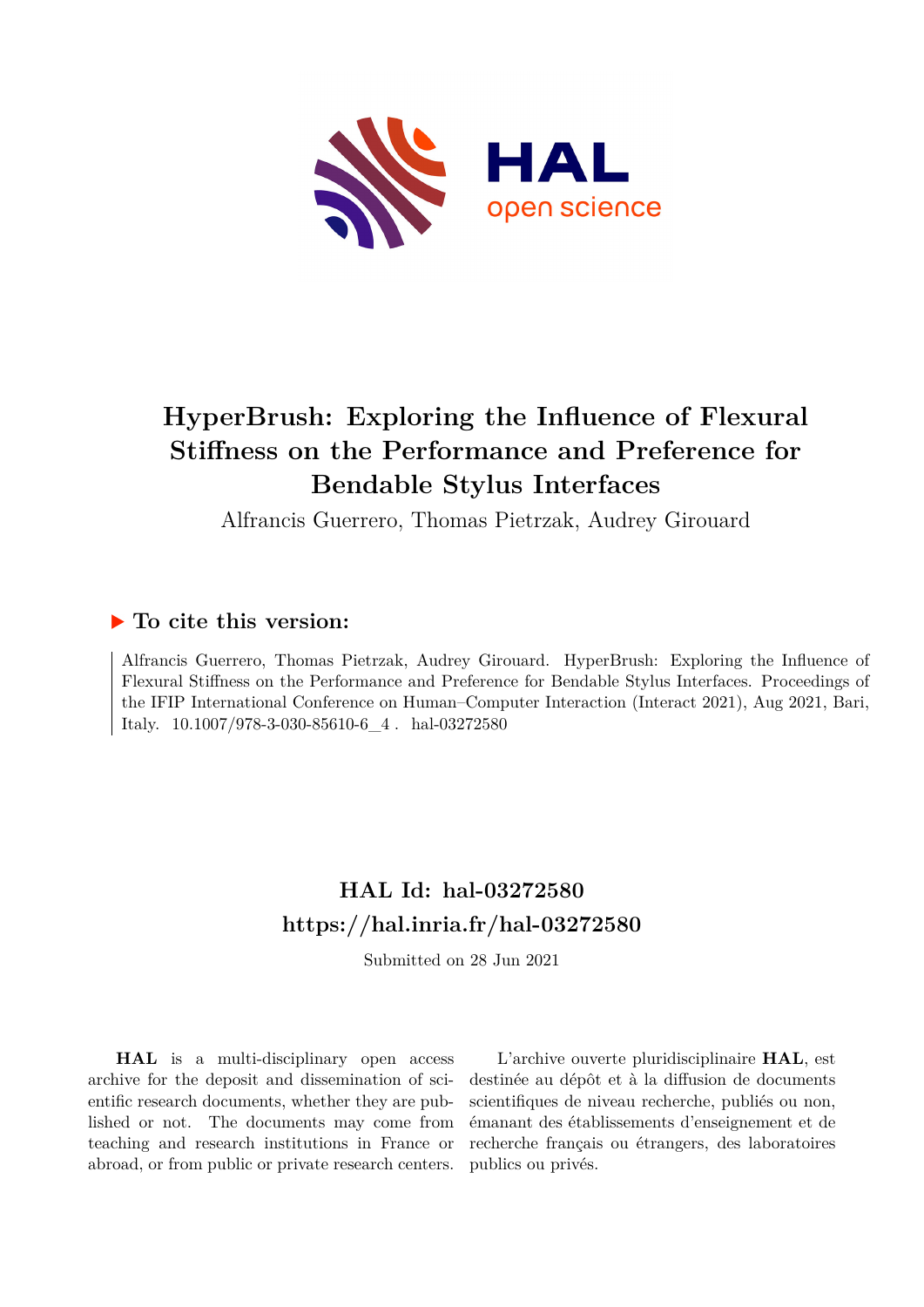# **HyperBrush: Exploring the Influence of Flexural Stiffness on the Performance and Preference for Bendable Stylus Interfaces**

Alfrancis Guerrero<sup>1</sup>, Thomas Pietrzak<sup>2[0000-0002-2013-7253]</sup> and Audrey Girouard<sup>1[0000-0003-3223-105X]</sup>

<sup>1</sup> Carleton University, Ottawa, ON, Canada <sup>2</sup> University of Lille, Lille, France AlfrancisGuerrero@cmail.carleton.ca, thomas.pietrzak@univlille.fr, audrey.girouard@carleton.ca

**Abstract.** Flexible sensing styluses deliver additional degrees of input for penbased interaction, yet no research has looked into the integration with creative digital applications as well as the influence of flexural stiffness. We present HyperBrush, a modular flexible stylus with interchangeable flexible components for digital drawing applications. We compare our HyperBrush to rigid pressure styluses in three studies, for brushstroke manipulation, for menu selection and for creative digital drawing tasks. HyperBrush yields comparable results with a commercial pressure pen. We concluded that different flexibilities could pose their own unique advantages analogous to an artist's assortment of paintbrushes.

**Keywords:** Deformable Devices, Pen-Based Interfaces, Digital Styluses, Creative Supporting Tools.

# **1 Introduction**



**Fig. 1.** The flexible stylus HyperBrush is being bent while touching the screen, used for creative drawing (A), menu selection (B) and brushstroke width targeting task (C).

<span id="page-1-0"></span>Pen-based interfaces have been used for various digital applications such as sketching, drawing, writing, and 3D modelling [9, 19, 21, 34, 48]. Research prototypes and consumer electronic products can feature additional degrees of freedom to provide a larger input vocabulary, and have exhibited positive results: tip pressure [34, 36], tilting in a direction [43], rolling with the fingers [6], or tapping the barrel [19, 40]. One can use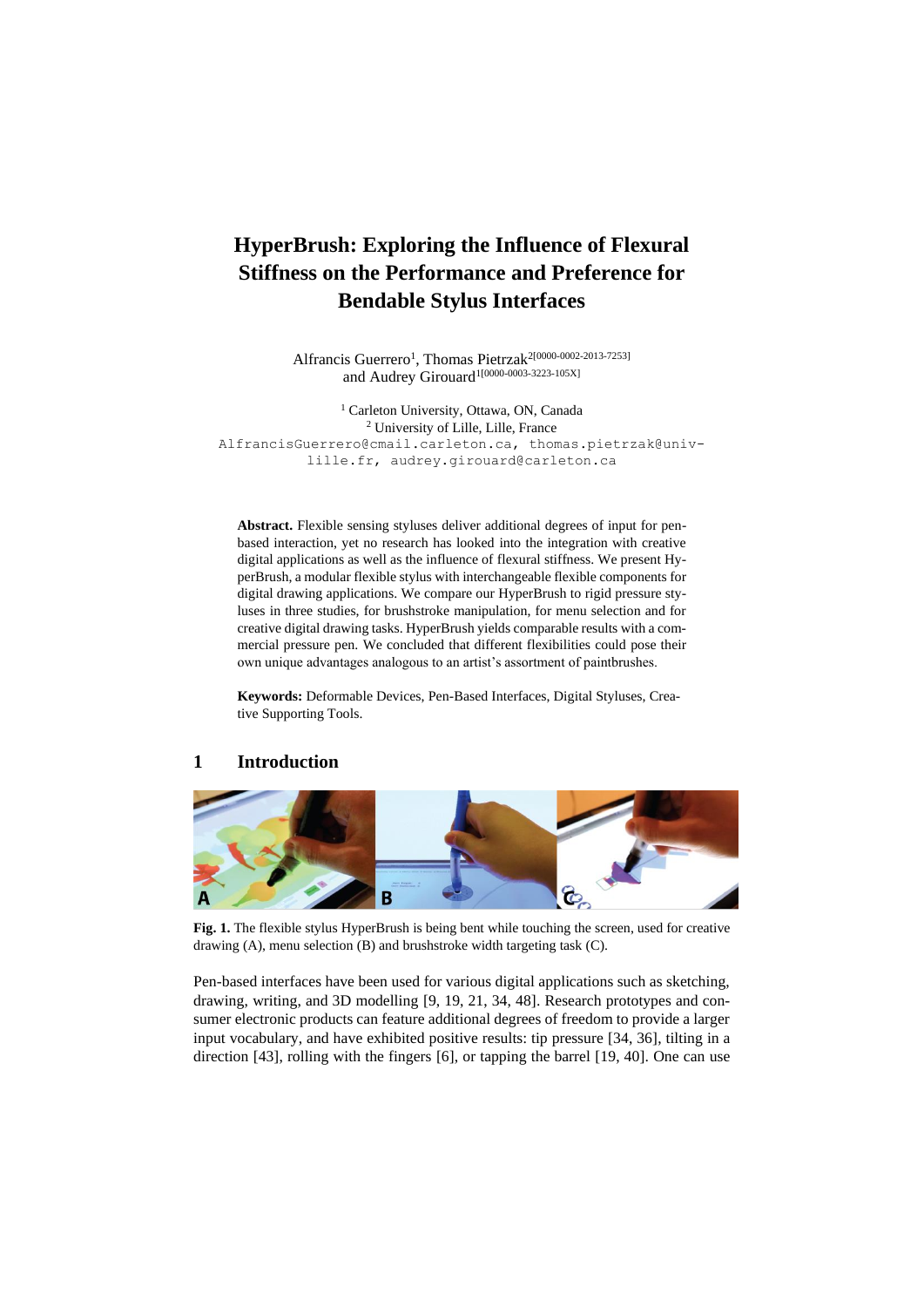these extra degrees of freedom to create variable brushstroke sizes [3, 15], manipulating the orientation and positioning of models, selecting items [18], and operating menus [4, 51]. The initial goal behind having additional inputs is to increase productivity, efficiency, and promote creativity [3]. Such research has attempted to simulate the experience of using non-digital tools such as the pencil [12] or paintbrush [3, 15]. While these inputs can be of great benefit to stylus-based applications, there are still some limitations posed to each. For example, pen pressure input can be difficult to control while decreasing in pressure opposed to increasing in pressure [36, 52].

We present HyperBrush, a flexible digital stylus capable of sensing bend input to be functioned as additional degrees of freedom for pen-based interfaces (**[Fig. 1](#page-1-0)**). We designed HyperBrush with interchangeable flexible components that differ in flexural stiffness. Our HyperBrush measures two degrees of bend input: absolute bend—the amount of bend being applied—and rotational bend—the azimuth angle relative to the barrel of the stylus. Fellion *et al.* first introduced the concept of a flexible stylus with their FlexStylus device [15]. Their study explored stationary brushstroke width manipulation with bend input, which concluded in comparable performances to pressure input. This result paved the way for a new area of research on flexible styluses. It motivated us to further this field by evaluating the usability of bend input during simultaneous movement of the stylus. We also assessed the performance of our bend input technique on a menu selection task. We focused on measuring the effects of various flexural stiffnesses within both experiments. Finally, we investigated HyperBrush with regards to creativity, an ultimate goal. Our contributions are:

- C1: Design and fabrication of a modular flexible digital stylus with bend input capabilities.
- C2: Evaluation of flexural stiffness on bend input during menu selection.
- C3: Evaluation of flexural stiffness on simultaneous control of bend and positional input during brushstroke width manipulation.
- C4: Comparison of bend and pressure input on supporting creativity in digital drawing applications.

# **2 Related Work**

Our research was built on different areas of stylus interfaces, grip techniques, and deformable devices. We explored prior work that has evaluated popular stylus-based input techniques such as pressure, tilt, rotation. We discussed research on pen gripping techniques that suggested contextually relevant tools and mode switching. Lastly, we examined different pen-based menu stylus, menu techniques, and deformable based interfaces.

#### **2.1 Pen Input Techniques**

Previous research explored various forms of auxiliary input such as pressure [10, 15, 34, 36], tilt [19, 43, 47], rolling [6, 19, 20], and bend [15] that are beyond tracking the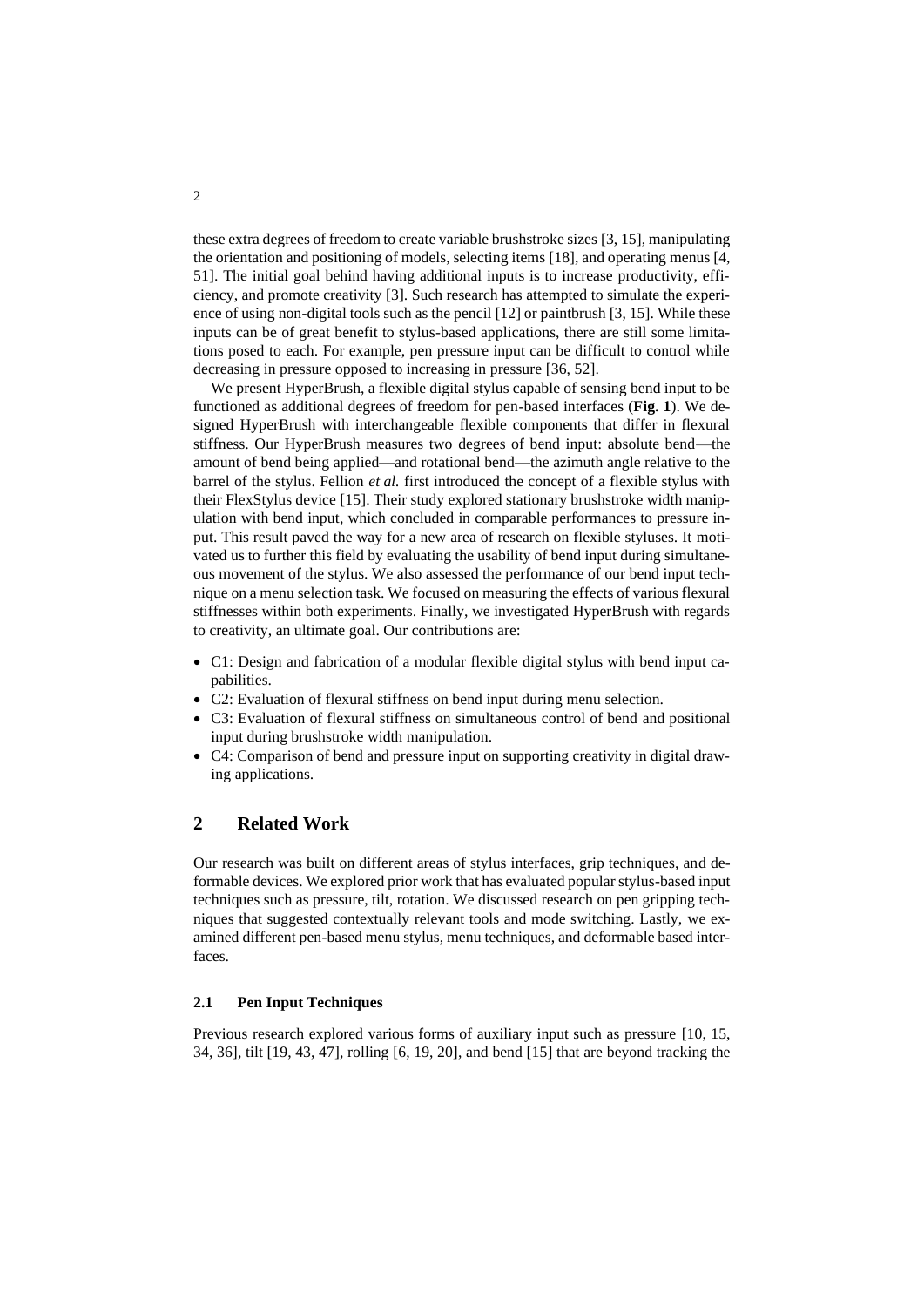X-Y position of the pen tip on the screen [6, 49]. These additional inputs enable pen modes, selections, or tools without having to distract the users' attention away from the focus on the pen tip's position [49].

**Pressure.** Ramos et al. explored a multitude of widget designs that coupled pressure with change of position, scale, or angle [34]. Pressure Marks introduced pen strokes coupled with pressure for selection and action tasks simultaneously [36]. Early research has looked at the concept of changing digital brushstroke width with varying pressure; Fellion et al. compared pressure with bend accuracy [10, 15]. Research has also found that it was difficult for users to perform tasks that required a decrease in pressure levels as it compromised completion time or accuracy [9, 36].

**Tilt.** As opposed to pen pressure and rolling, where visualizing the change in their variability can be difficult, the tilt angle of the pen can be easily indicated by observing the physical angle of the pens barrel relative to the surface of the screen [47]. Vertical tilt angle and the azimuth angle of the pen, was found to be suitable techniques for radial menu interaction [19, 43, 47]. Xiangshi et al. also promoted that tilt can also be used to modify the width of a brush stroke from being a "hard" to "soft" brush [47].

**Roll.** Researchers have applied pen rolls, i.e., rolling along the barrels axis, for applications such as zooming, scrolling, rotation of objects and menu selection tasks [6, 19, 20]. While being a beneficial technique, researchers have found that it can be difficult to avoid unintentional rolling and is restricted to transverse of items to go from point A to B, which can lead to higher selection times and error rates [19, 20].

**Bend.** Moving beyond input techniques using rigid pens, Fellion et al. modified the stylus' design to allow flexible input [15]. As far as we know, this is the only study about bend as an input modality for styluses. FlexStylus measured both absolute and rotational deformation of a stylus and proposed grip-based, menu-based, and in-air interactions techniques. In evaluating the accuracy of bend as a variable input, they conclude that flexible input can perform similarly to pressure input for brushstroke width manipulation. However, their study did not include X-Y movement. In our work, we move knowledge forward in this domain by comparing the performance of brushstroke width manipulation while simultaneously moving in a direction for pressure and bend.

**Combining Inputs.** Controlling multiple auxiliary inputs, in addition to the position, can offer many benefits for pen mode switching, tasks with sequential steps, and multiparametric selection and manipulation, [19, 49]. Xin et al. found the combination of pressure and azimuth input was best suited for multi-parametric control for writing and drawing tasks due to their loose correlation [49]. Zliding found that pressure input in combination with pen X-Y position, supports higher accuracy and performance for zooming and sliding tasks[35].

#### **2.2 Pen-Based Menus**

Most pen-based applications display their menus and tools around the edges of the screen, which can be disruptive to users workflow when interacting with, accumulating time and error [27, 28]. A *Marking Menu* is a circular contextual menu that enables users to perform selection tasks by using pen gestures and strokes in place of pointclick interaction [25]. Styluses benefit from marking menus speed, efficiency, and easy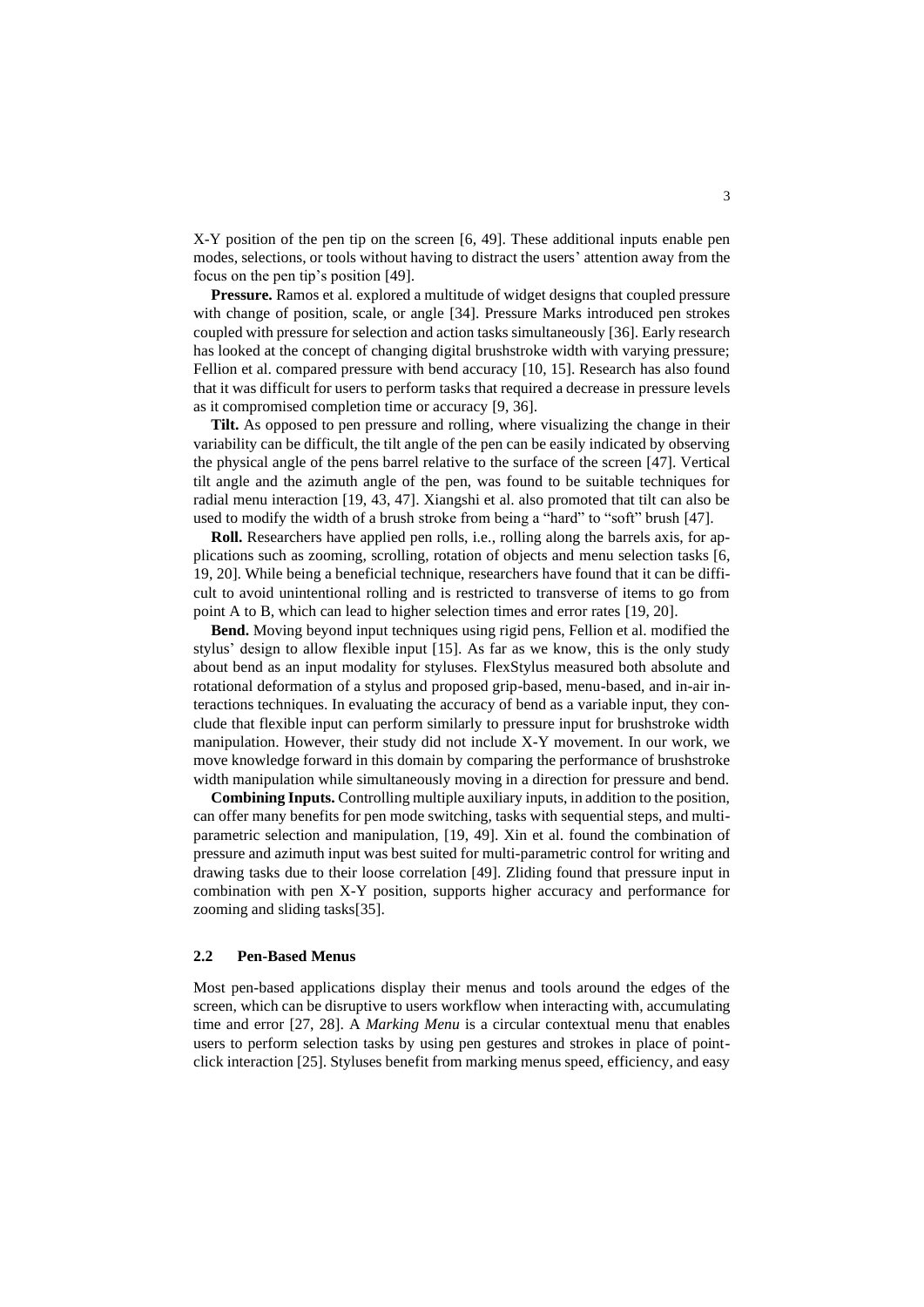learning curve for novices to become experts [27, 28]. The disadvantage is that accuracy is restricted by the number of items within the marking menu, where performance starts to decrease with more than 8 items within a level [18, 22, 43, 51]. *Tilt Menu*  explored a radial menu technique using tilt input and evaluated users' performance of item location [43]. They found that items occluded by the hand resulted in poor accuracy. We used a radial menu technique with bend input similar to Tilt Menu's experiment design to explore the influence of flexural stiffness on users' performance.

#### **2.3 Deformable Interfaces**

Researchers have looked towards deformable user interfaces (DUI) as input tools to provide users with a more tactile and intuitive feeling when compared to rigid interfaces [30, 33]. Rigid interfaces also present physical constraints and limitations on how we can interact with them [45]. DUIs are often made up of soft materials that are capable of sensing physical deformation and change in shape as an input technique [7]. Utilizing objects that have the ability to twist, squeeze, rotate, or bend, introduces novel interactions that rigid interfaces cannot accomplish [7, 45]. DUIs have made its statements in gaming [14, 37, 39], accessibility [8, 13], electronic reading [46], music [17, 44], drawing [37], and mobile handheld devices [14, 16, 29, 31, 37, 41, 45] that aspire to enhance intuitiveness, expressiveness, and either augment or replace rigid interfaces.

There is to our knowledge only one existing work about a flexible stylus [15]. However, the authors did not address all research questions arising from this modality. Our work addresses the need to explore flexible styluses as a creative and expressive tool for digital painting and drawing. We further the research area of bendable stylus research by assessing how HyperBrush can be a tool to support creativity, expressiveness, and enjoyment for digital artists. We bring forth the intuitive feeling of using a physical paintbrush to the digital workflow for painting and drawing.



<span id="page-4-0"></span>**Fig. 2.** Cross section model of both experiments stylus designs. Experiment 1 design (top), with a concave *upper barrel* and pseudo button that suggests orientation of the users' grip. Experiment 2&3 design (bottom) features inner screws, improving durability and modularity.

# **3 Apparatus Construction & Design Process**

Artists rarely work with only one pen or brush. They rather have a collection of tools, which allow them to produce different stroke size, shape, intensity, colour or effects. In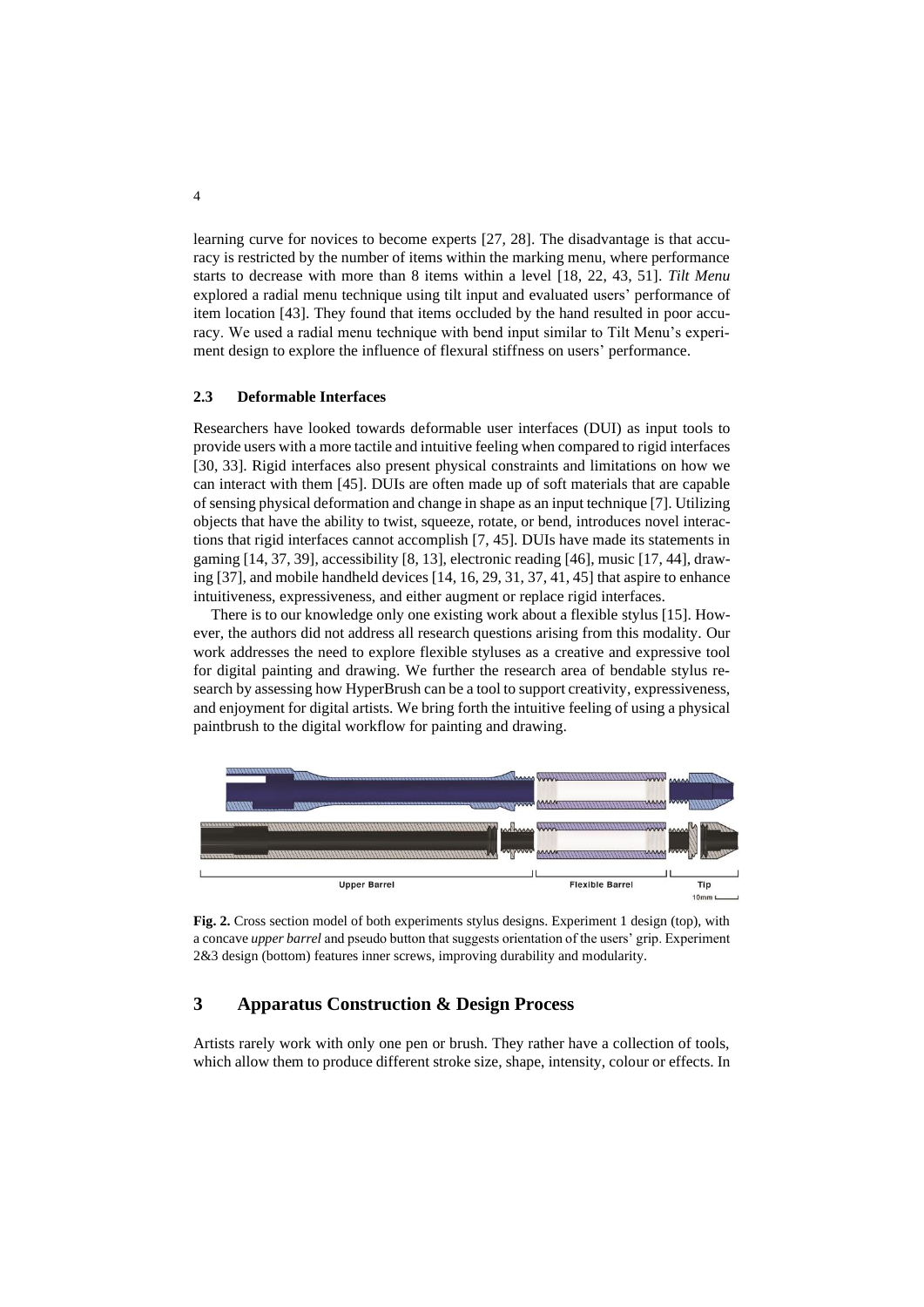this idea, we were interested in the idea that 1) different flexural stiffnesses could provide artists with substantial benefits in terms of possibilities, 2) input modalities such as flexural stiffness and pressure are complementary. Therefore, we designed Hyper-Brush, a flexible stylus that features interchangeable components to vary flexural stiffness. We decided to have a modular design and separated our stylus into three main components that attach the *upper barrel*, *flexible barrel*, and *tip* (**[Fig. 2](#page-4-0)***).* Our pen design enabled swapping the flexible section, interchangeable with different stiffnesses. We discuss our construction design and how it differs from previous flexible stylus designs.

#### **3.1 Construction Design**

We used Stereolithography (SLA) printing to print at a higher quality and durability when compared to Fused Filament Fabrication (FFF) printing, which exhibited tearing and snapping while being bent. We printed both flexible/non-flexible materials using a FormLabs Form 2 [23] printer with photopolymer elastic (Elastic 50A Resin) and rigid resin (Rigid Black/Blue Resin). SLA printing made it easier to design a cavity for our bend sensor and prototype styluses for testing.



<span id="page-5-0"></span>**Fig. 3.** Front cross section of the five flexible barrels, omitting the flexible sensor inside, with flexural stiffness measurement. Medium\* flexibility was only used for studies 2&3.

**Flexible Barrel.** We varied stiffness by manipulating the inner wall thickness of the flexible barrel (**[Fig. 3](#page-5-0)**) to maintain a uniform outside diameter of 11.2 mm. Given the photopolymer elastic material, we found that an inner diameter greater than 9 mm would reduce the durability, and less than 6 mm would not yield enough clearance for the sensor to fit. Our method supported a consistent physical outside diameter and an indistinguishable physical touch and visual difference between each barrel. We classified each flexibility as a ratio of amount of force applied per unit of deflection, known as the flexural stiffness. We calculated the flexural stiffness similarly to how a hollowed cylinder cantilever beam test is executed in engineering design [38]. The cantilever test simulated the technique of a user bending the stylus prototype during use. To vary flexibility, we recommend future prototyping to manipulate the inner wall thickness of the flexible barrel as it does not compromise any exterior design.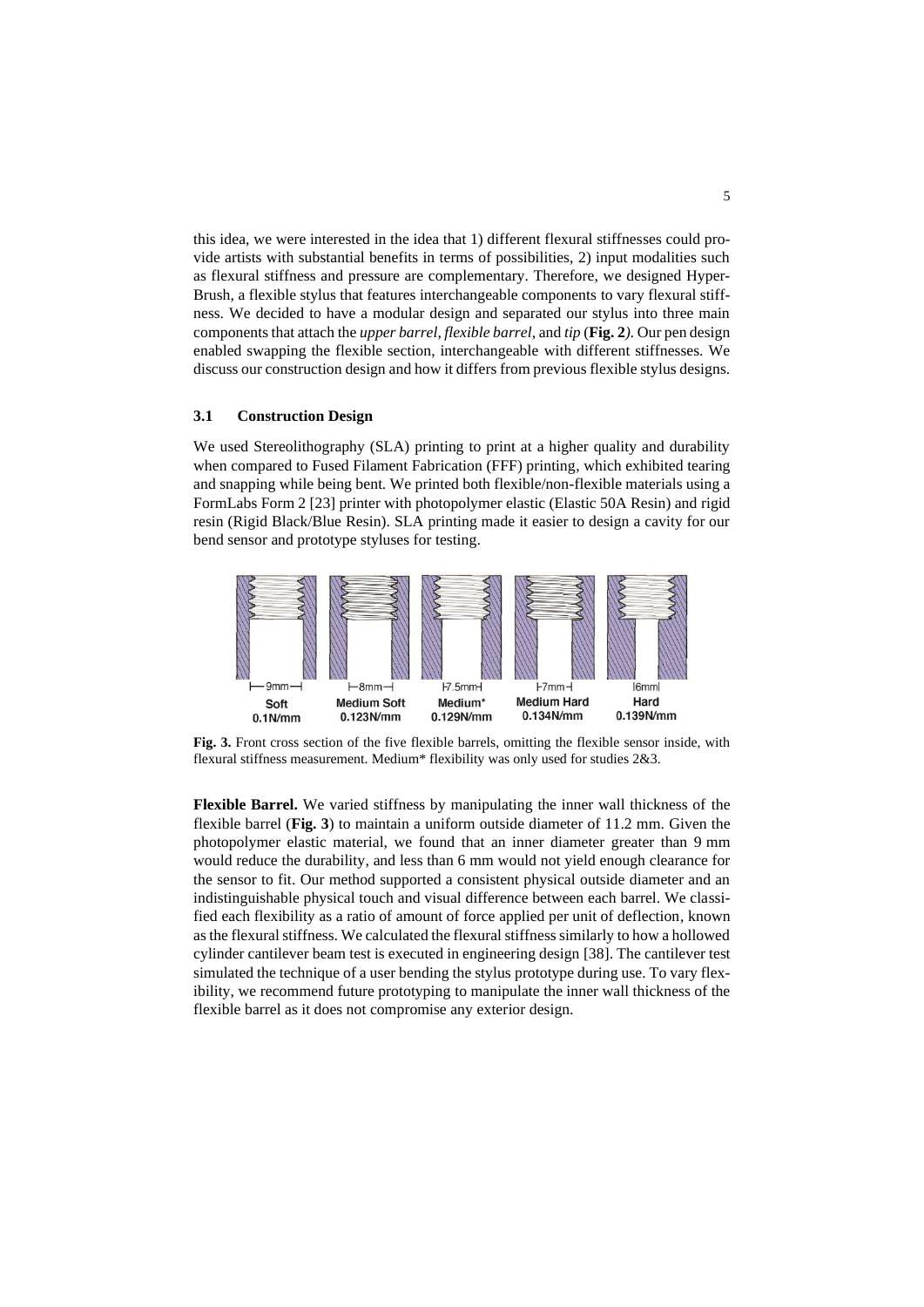**Top Barrel & Pen Tip.** As bend gestures are directional, we choose to add a pseudo button on the upper barrel that indicated placement of the index finger to maintain a consistent roll position and reduce incidental rolling. We noticed it helped participants to maintain their grip better and reduce the amount of accidental rolling (**[Fig. 2](#page-4-0)**). Our pen tip posed as the anchor point for our device during bending. We integrated a permeable rubber nib and attached a conductive wire that was threaded through the barrel of the pen carrying the electrical capacitance from the user's hand to enable X-Y input.

**Two Axis Bend Sensor.** We used a soft angular displacement bend sensor by BendLabs Inc. that offered high precision while rejecting most strain and noise [5]. Their sensor consisted of two capacitive flexible sensors positioned perpendicularly to one other measuring bend input from two orthogonal planes. We coupled the angle measurements to the X-Y position of our bend cursor in our bend menu study. We used an Arduino Mega [1] to communicate data from the sensor to the tablet, a Microsoft Surface [32].

### **3.2 Comparing HyperBrush with Previous Designs**

Fellion *et al.*'s original sensing technique had four hand-made fibre-optic sensors to detect bend in two directions simultaneously [15]. We used a commercial capacitive bend sensor that provided more reliability, robustness, and precision as explained above. FlexStylus had a single flexural stiffness, unmeasured, which contrasts to our modular design purposed to interchange five flexible barrels.

# **4 Study 1: Bend Menu Selection**

Our first study evaluated the performance and preference of flexural stiffness on a bendable stylus during menu selection. Fellion *et al.* previously introduced a bend menu interface that coupled both rotational and absolute bend to navigate through and select items in a radial menu interface [15]. Their bend menu demonstration was not evaluated, therefore we decided to use their menu interface as a medium to explore the influence of different flexibilities.

#### **4.1 Methodology**

Similar to Tilt Menu's experiment [43], we evaluated menu selection for three menu sizes with each item distributed by  $90^{\circ}$  (small),  $45^{\circ}$  (medium), and  $35^{\circ}$  (large) as well as a constant radius of 2.5 cm. We developed our testing application using Unity Engine and coupled rotational and absolute bend input to control the on-screen cursor. We programmed the absolute bend range from  $[0^{\circ}, 45^{\circ}]$  and rotational bend range from  $[0^{\circ}, 45^{\circ}]$ 360°]. Based on a pilot study, we proceeded with a Control-Display (CD) gain of 1.5.

• **Neutral Zone.** On initial touch with the screen, the menu's origin is located directly underneath the pen cursor and the state of the pen is in the neutral zone indicated as white; no current items are selected (**[Fig. 4](#page-7-0)**.1).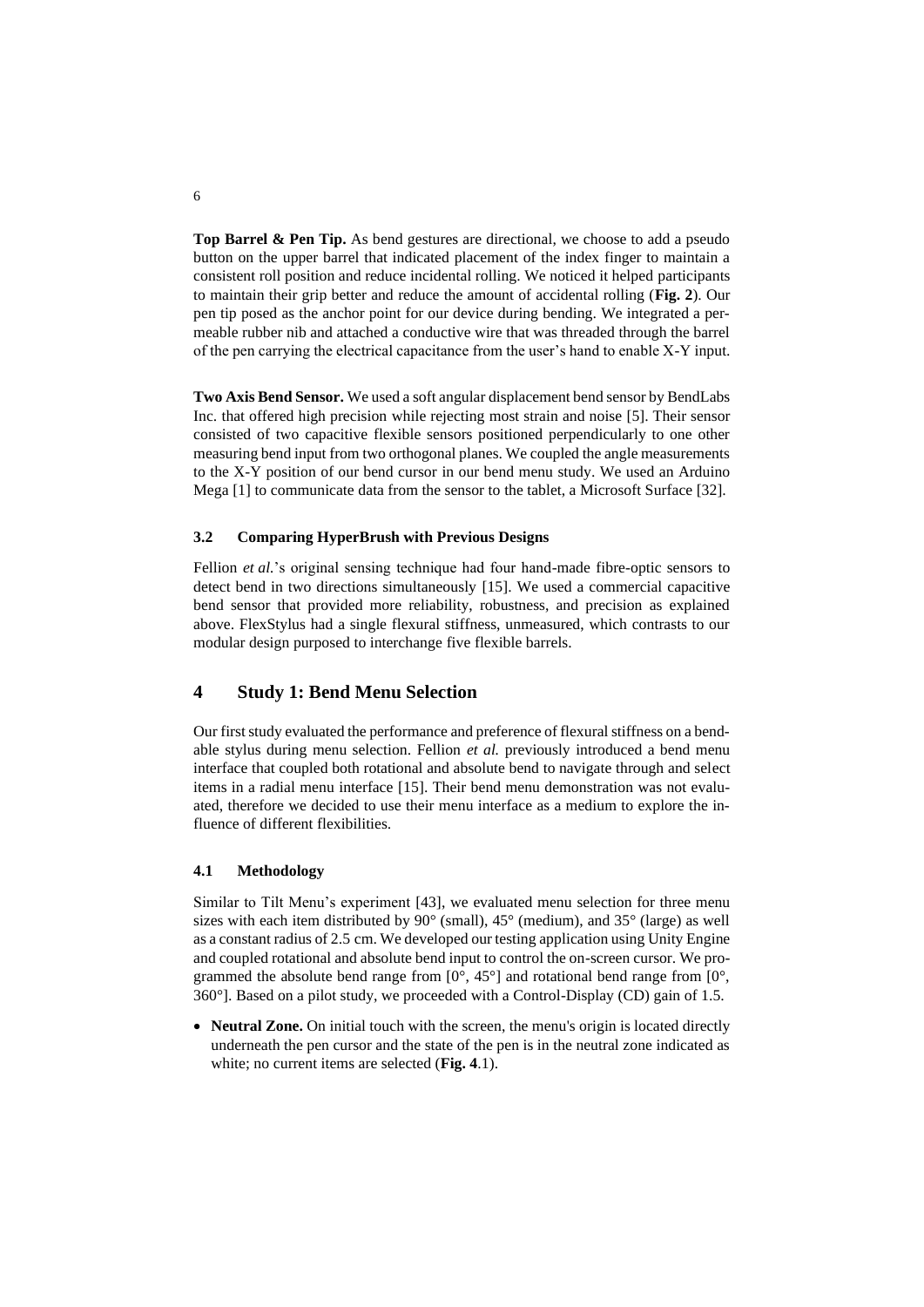- **Selection Zone.** Once the cursor enters the unbounded selection zone, the item underneath the cursor will highlight in red indicating that it is currently being selected (**[Fig. 4](#page-7-0)**.2 & 4.3).
- **Confirmation Zone.** Items are confirmed once the user exits the selection zone by moving the cursor past the outer diameter of the desired item (**[Fig. 4](#page-7-0)**.4).



<span id="page-7-0"></span>**Fig. 4.** Menu selection process of the cursor (pink circle) to target (green item) shown in the medium size menu. 1. Cursor starting in neutral zone. 2. Moving into selection zone (highlighted in red). 3. Navigating to target item in green. 4. Exiting on the outside radius of the target item to confirm selection.

#### **4.2 Study Protocol**

We began the experiment with a demographic's questionnaire including their experience with using digital and non-digital pens. We briefed them with a tutorial and explanation of the experiment, to allow time for training and gain familiarity with the device. The tutorial presented a random target to select, mimicking the actual experiment setup, with no repetitions involved.

We recorded participants selection time and error rate. We informed participants that we are more concerned with their performance rather than speed of task completion. Participants started the selection time by moving the cursor into the selection zone and then stopped when an item has been selected. We calculated participants error rate by dividing their total missed targets by their total overall targets. We recorded a missed target when the target item was not successfully selected by the user.

Our experiment followed a within-subject design where participants used 4 flexible pens for each of the 3 menu sizes. Each task was repeated 6 times for a total of 576 selection tasks, 4 flexibility (soft, medium soft, medium hard, hard)  $\times$  (4 + 8 + 12) menu sizes (small, medium, large menus)  $\times$  6 repetitions = 576. We randomized the flexibility type, menu size and menu items to counterbalance learning effects. Study sessions lasted approximately 45 minutes.

Between each flexibility condition, we asked participants to fill a 5-point Likert scale questionnaire regarding the styluses perceived movement, responsiveness, and accuracy. At this time, we also encouraged participants to take a short break. We ended the experiment with a post questionnaire asking about their experience using a flexible stylus for menu selection and to rank their most to least preferred flexibility input type.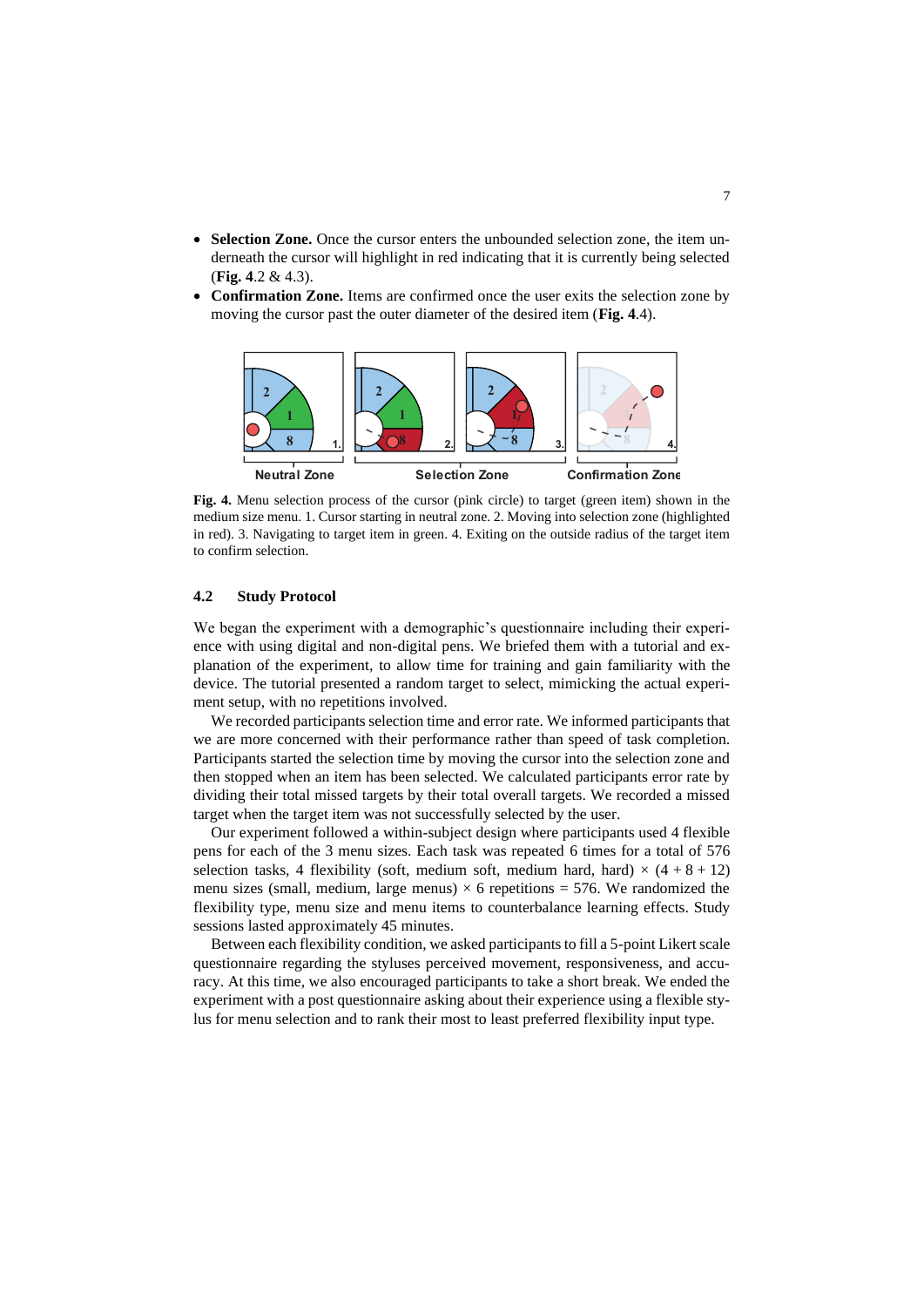#### **4.3 Hypothesis**

- **H1.** We hypothesized that an increase in flexural stiffness will result an increase in error rate. Stiffer devices may take more physical exertion to bend, which could make selection tasks more difficult [24].
- **H2.** We hypothesized that the hard stylus will be the least preferred flexibility, as Kildal et al. found that users preferred softer materials as they required less effort to manipulate [24].
- **H3.** We hypothesized that the increase of the menu breadth will also increase error rate. This is supported by previous menu selection studies showing that increase in menu breadth (number of items) increases the likelihood of missing the target [4, 43, 51].

#### **4.4 Participants**

We recruited participants through email and posters. We had a total of 18 participants: 8 men, 10 women; 15 right-handed, 3 left-handed. Most participants were university students, their average age was 23 years old. None of the participants were experienced with using a bendable device. Participants received a \$15 compensation for their time. The Carleton University Research Ethics Board approved this study (CUREB #111345).

#### **4.5 Results**

We first report the effects of repetition, menu size, and flexibility on selection time and following, we report the effects of the latter on error rate. We were also interested in studying the influence on item location within each menu size. Following, we discuss participants preference results and discuss findings upon their feedback.

**Selection Time and Error Rate.** We conducted a multi-way ANOVA across *repetition*  $\times$  *flexibility*  $\times$  *menu size* on selection time. Sphericity was assumed for repetition, flexibility, and was adjusted for menu size  $(p < 0.01)$  using Greenhouse-Geisser correction. We found a significant effect of *repetition*  $(F(5, 90) = 11.7, p < 0.01, \eta_p^2 = 0.36)$  and *menu size*  $(F(2, 36) = 124.79, p < 0.01, n_p^2 = 0.87)$  however, did not find any interaction effects. The same multi-way ANOVA across on error rate revealed a significant effect of *repetition*  $(F(5, 90) = 3, p = 0.02, \eta p2 = 0.14)$  and *menu size*  $(F(2, 36) =$ 32.29,  $p < 0.01$ ,  $np2 = 0.65$ ) however, no interaction effects were found.

For *menu size*, our pairwise comparison using the Bonferroni adjustment on selection time revealed a significant difference where  $p < 0.01$  for each pair. This suggested that the increase in items within a menu also increased the overall selection time for participants (small: 0.88s, medium: 1.22s and large: 1.54s). We found these results to be on par with Tilt Menu and other studies which evaluated a ranking of menu sizes [42]. Our pairwise comparison for menu size on error rate found a significant difference for each menu pair where  $p < 0.01$  which suggested that an increase in items within a menu also increases error rate (small: 2.2%, medium: 9.1% and large: 15.1%).

#### 8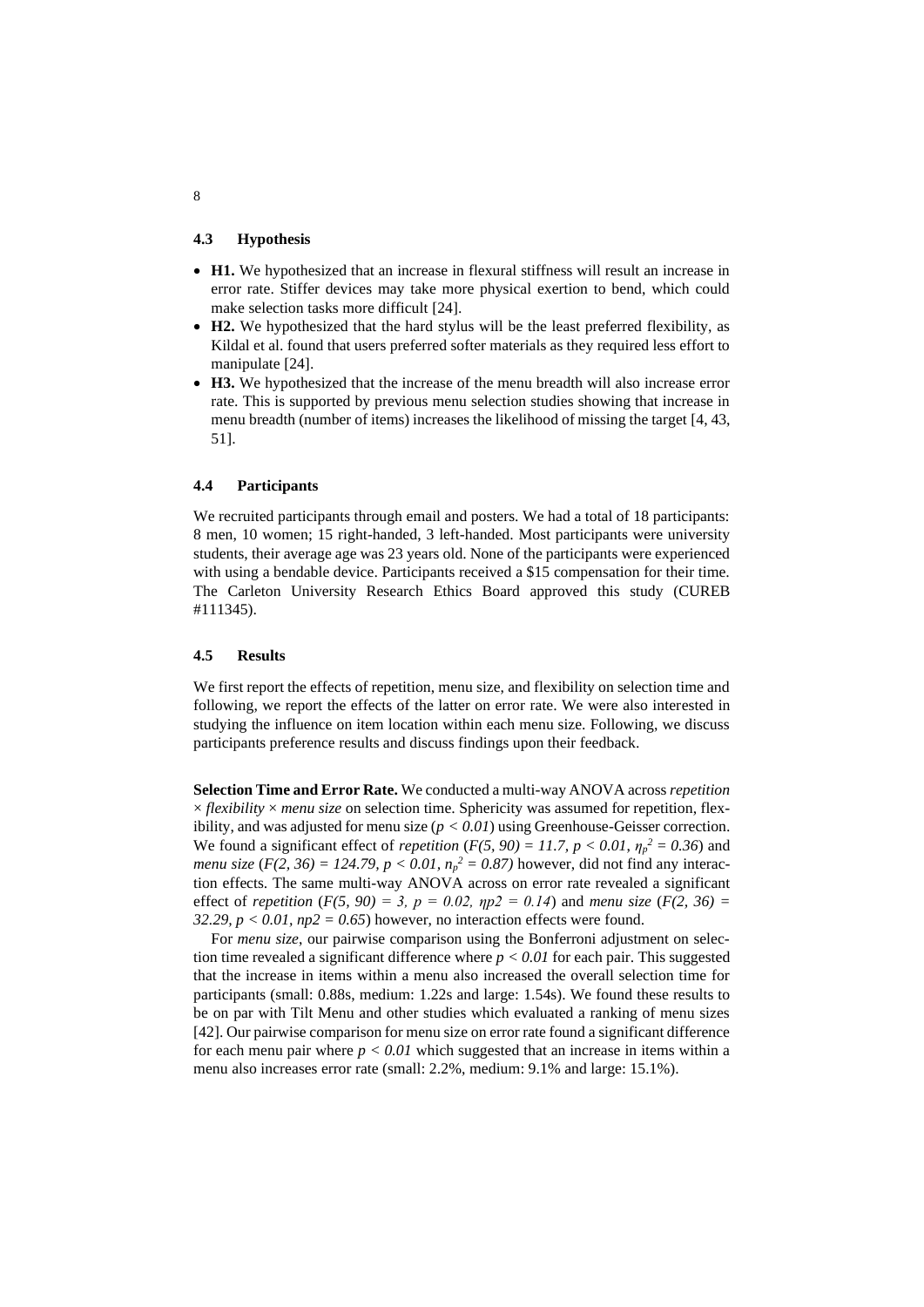Our hypothesis (H1) assumed that an increase in flexural stiffness will yield in a decrease user's performance. However, we did not find any effects of flexibility type for both selection time and error rate (**[Fig. 5](#page-9-0)**). This was interesting for us, furthermore, we discussed this factor in depth alongside with our flexibility preference results.



<span id="page-9-0"></span>**Fig. 5.** Average selection time (Left) and error rate (Right) with 95% CI for the four flexibility conditions.

**Item Location.** We were also interested in comparing each item's selection time within its respected menu. We evaluated the right-handed participants only (n=15) to mitigate the possibility of left-hand/right-hand occlusion, similarly done by Tilt Menu [43]. Our ANOVA investigated the influence of item location on selection time and found significant differences for all three menu types: small  $(F(2, 27) = 10.8, p < 0.01, \eta_p^2 = 0.44$ ), medium  $(F(3.3, 46) = 2.7, p = 0.05, \eta_p^2 = 0.16)$ , and large  $(F(4, 51) = 4.5, p < 0.01,$  $\eta_p^2 = 0.24$ ). Across all three menu sizes, items located within the south-west region yielded the lowest selection times with relatively low error rates. Comparatively, items located south-east were more difficult to select resulting in relatively high selection times and error rates. We speculate this reasoning due to items being occluded by the user's hand in the south-east region.

Participants filled out a preference questionnaire that asked them to rank the flexibilities from most preferred to least. We had a total of  $n=13$  rankings as we neglected 4 participants who misunderstood the question and only provided their most preferred flexibility. We performed a Wilcoxon Signed Rank Test on the rankings and found no significant differences. **[Fig. 6](#page-9-1)** indicates that most people ranked the *medium soft*  $(n=8)$ and *medium hard* (N=7) flexibilities as their  $1<sup>st</sup>$  or  $2<sup>nd</sup>$  preferred flexibility while the *hard* and *soft* flexibilities had the most ranked  $4<sup>th</sup>$  place ( $n=5$  for both).



<span id="page-9-1"></span>**Fig. 6.** Total participants ranking from most (1st) to least (4th) preferred flexibility input type.

P2, P3, P11, and P14, favoured the harder flexibilities commenting that they felt they had more accuracy, which led to fewer unintentional movements. They also stated that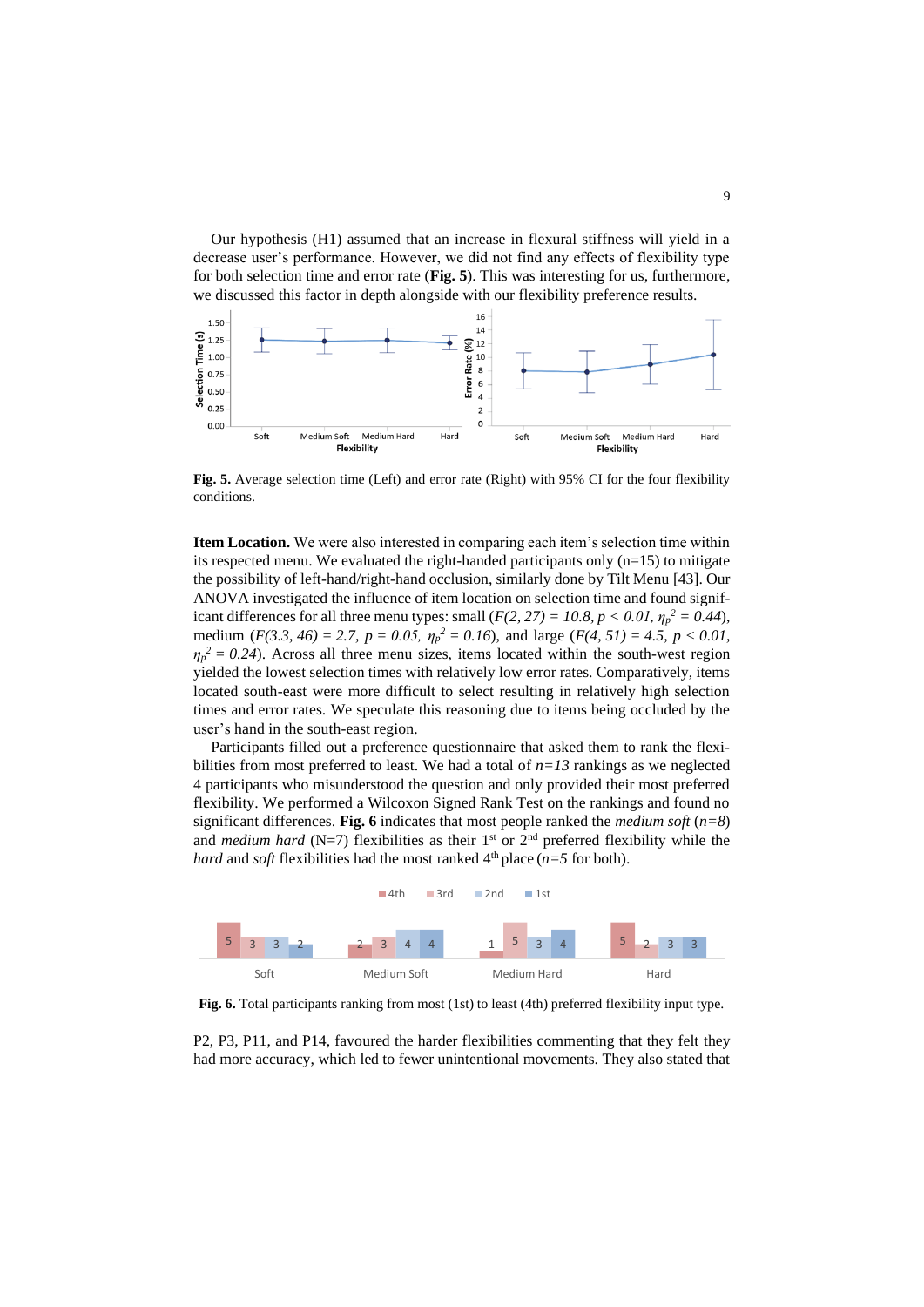the soft flexibility was too difficult to be precise when making small movements. Opposingly, P1, P6, P8, and P10, argued that the soft flexibilities were more responsive and easier to control. P6 and P10, also mentioned that the soft flexibility took the least amount of physical effort to move. P5, P9, P13, and P16, preferred the medium flexibilities as they stated that it was the perfect balance between the stylus being too soft or too flexible to control.

P1, P5, P8, P9, P13, and P14, expressed that they admired the ability to quickly flick or point/bend towards an item without having to move the position of the stylus. We found this feature beneficial in a practical setting, users can quickly select items in a radial menu without having to disrupt their current pen position or mode. Interestingly, this was also found to be a feature of Tilt Menu where the user tilted the pen towards an item without having to lift off or move the stylus tip from its current position [42].

#### **4.6 Discussion**

We hypothesized that an increase of flexural stiffness may result in higher error rates (H1). We also theorized that the stiffer materials, medium hard, and hard will be the least favoured (H2). Our subjective rankings did show that many people did not prefer the hard flexibility type (n=5), moreover there was an equal amount that disliked the soft flexibility type (n=5). Being there no distinct preferred flexibility type from our analysis, we could not conclude that users favoured the softer conditions for our HyperBrush device. This means every flexural stiffness is relevant, depending on users' preference. Participants' feedback revealed that the type of task may have an influence on what flexibility users favour. Many who preferred a stiffer HyperBrush, reasoned that they felt more control over executing fine and precise movements. While others who preferred a softer HyperBrush, stated that it did not require a lot of physical strength to move and being more comfortable to use.

We hypothesized that with an increase of items within a menu will also increase error rate (H3). From our analysis, we found this was correct for error rate and selection time as well. P7, P8, P10, P14, and P17, mentioned that it was difficult to select items that were located directly underneath their hand (south-east area). We advocate that menu tools of higher importance should be mapped to items located in areas that are not occluded by the users' hand to yield in best efficiency. This is also supported with prior research on radial pen-based menus [26, 42, 50].

We point out limitations of the study. Bending our device does not require a lot of force, however, when consecutive repetitions occur, it can lead to hand strain or fatigue. We did not measure any effects of fatigue on accuracy although, it was evident from participants criticism (P1, P2, P11, and P12). We emphasize that this should be considered during the protocol planning and longer breaks between tasks should be further encouraged.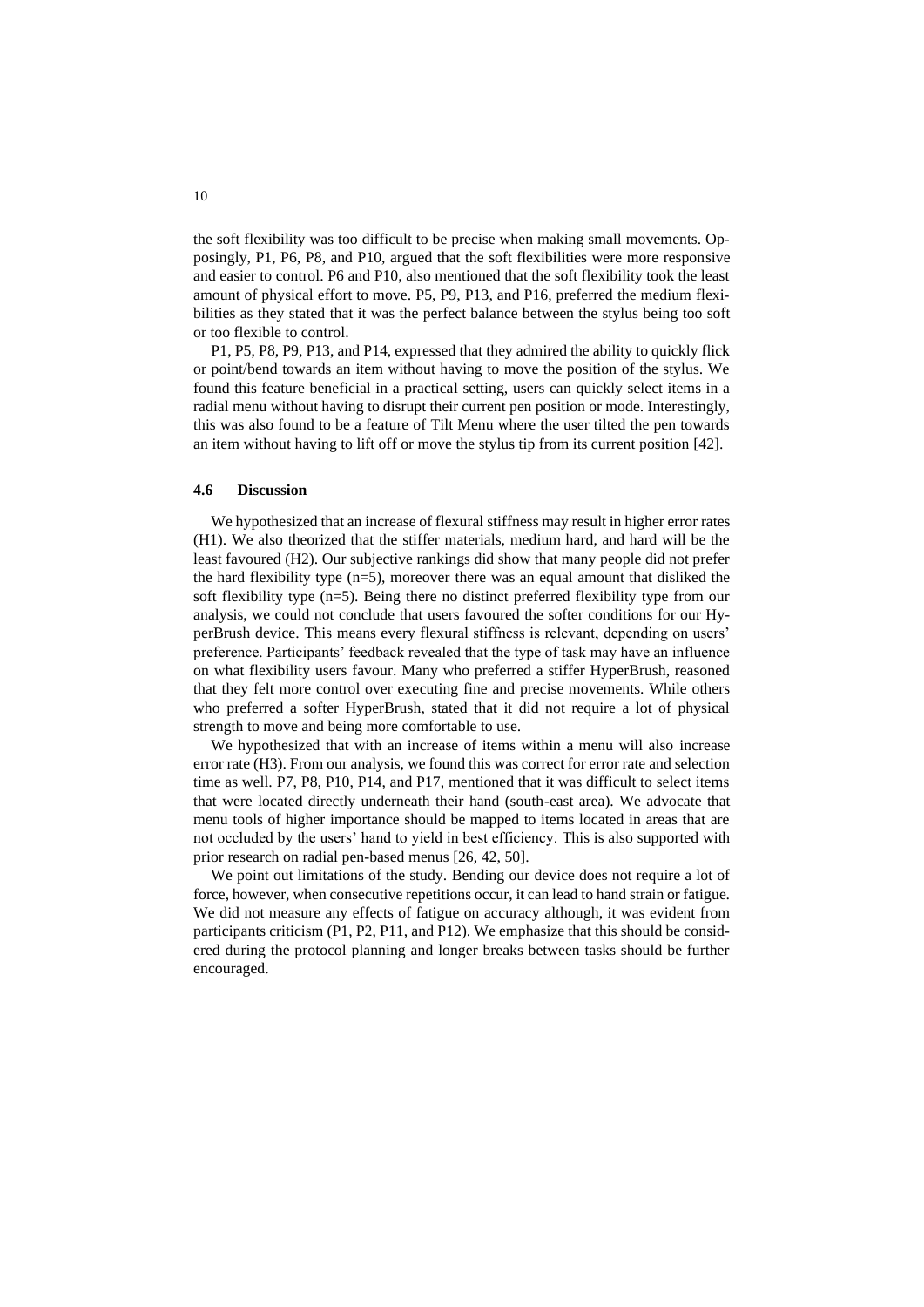### **5 Study 2: Brushstroke Width Manipulation Task**

Our first study explored the usability of our HyperBrush did not incorporate pen movement. Previous work compared stationary bend and pressure input for brushstroke width manipulation [15]. Our goal in the second study was to compare the ability to simultaneously control pen movement with bend or pressure input. Specifically, we measured the performance (width and movement accuracy) of controlling bend and pressure input while moving on an X-Y plane simultaneously and compared it with the Microsoft (MS) Surface Pen, which includes pressure input. Carrying on from our previous study, we also incorporate measuring the influence of flexural stiffness. For this study, we combined the medium-soft and medium-hard conditions due to our results showing no distinct differences in performance or preference.

#### **5.1 Methodology**

We investigated the influence of manipulating the brushstroke width by evaluating the user's performance on matching two target patterns: *static* and *dynamic* while moving in the given direction: North, South, East, West (**[Fig. 7](#page-11-0)**). This additional factor of moving in a direction goes beyond previous work [15], to provide a more comprehensive analysis of real brushstroke patterns, which are not always left to right (i.e., east). Our intention for using two target patterns was to measure performances for holding bend position and varying the position by repetitively increasing and decreasing bend.

- **Static Target Pattern.** User moves in given direction and immediately alternates between holding the maximum width (4 cm) and the minimum width (0.5 cm).
- **Dynamic Target Pattern.** User moves in given direction and gradually alternates increasing towards the maximum width (4 cm) and decreasing towards the minimum width (0.5 cm).



<span id="page-11-0"></span>**Fig. 7.** Brushstroke width manipulation task with the static (left) and dynamic (right) target patterns. Illustration of a user matching their path (dark blue) to the target path (light blue), moving east. The cursor (black rectangle) indicates the current position and width size.

Before we start each task, we display the *start* and *stop* indicators outlined in green and red (**[Fig. 7](#page-11-0)**). We begin the task when the user places the stylus tip within the area of the *start* indicator. We end the task when the user enters the area of the *stop* indicator and then repeats displaying the next task.

We assigned each X-Y position on the path and a brushstroke width value that essentially displayed the target path. We measured the positional accuracy by calculating the mean Euclidian Distance between the target's points and the user's points, known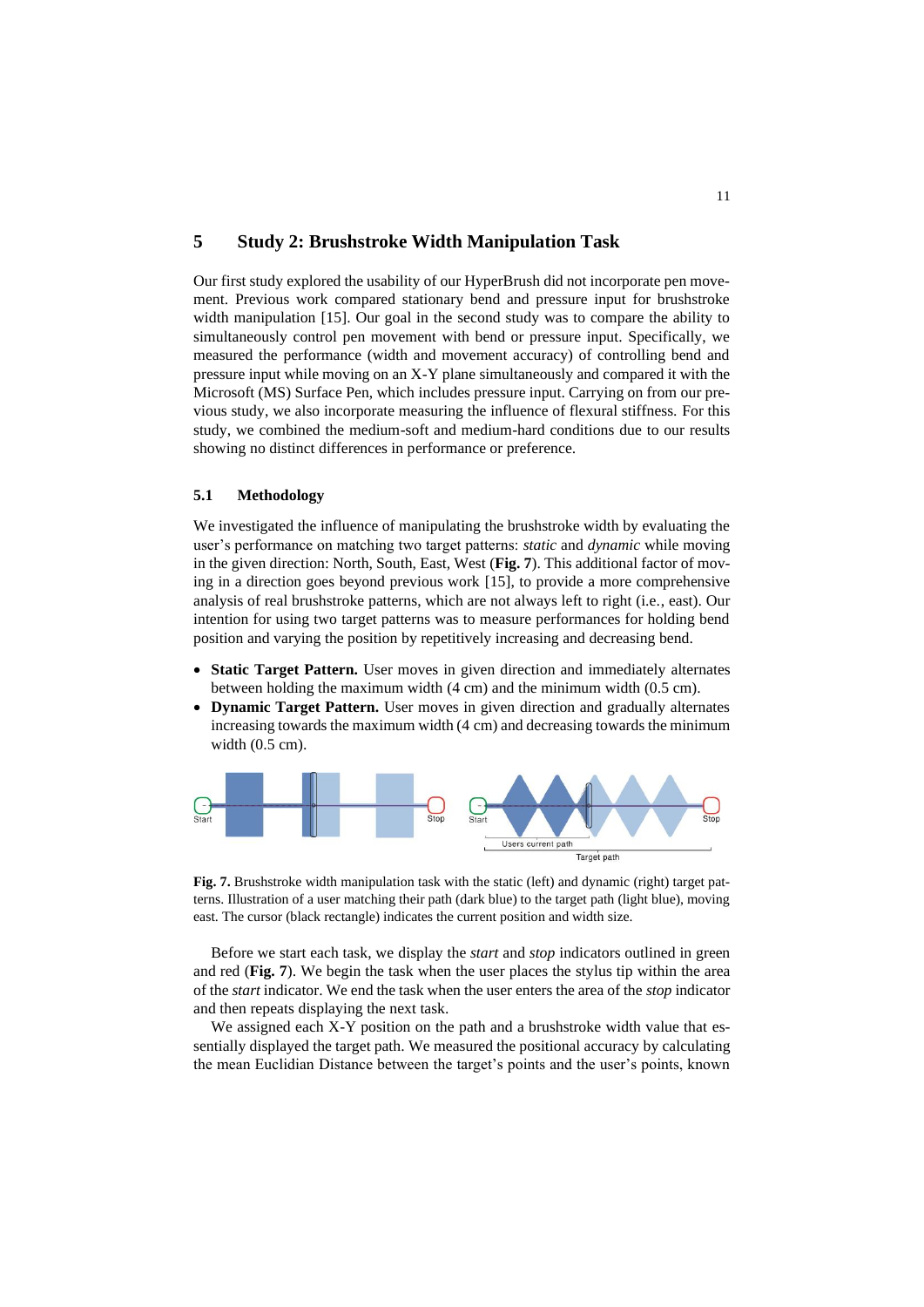as Proportional Shape Matching [2, 25]. Similarly, we calculated the width accuracy as a measurement of the absolute difference from the target and user widths.

We followed a within-subject design where participants used 4 *inputs* (soft, medium, hard flexibilities, and pressure)  $\times$  4 *directions* (north, south, east, west)  $\times$  2 *target patterns* (static and dynamic)  $\times$  5 *repetitions* = 160 trials that were randomized. Between inputs, participants filled a Likert scale questionnaire regarding the input type.

#### **5.2 Hypothesis**

- **H1.** We hypothesized that the *soft* flexibility would perform better in *width accuracy* as opposed to the other flexibility conditions.
- **H2.** We suspected that when decreasing in brushstroke width, our HyperBrush would perform better than the pressure stylus in *width accuracy.*

#### <span id="page-12-0"></span>**5.3 Participants**

We recruited participants through email, social media, and posters. The majority were university students with no prior experience with using flexible styluses. None participated in the first study. We had 18 participants, 10 men and 8 women: 17 right-handed and 1 left-handed. These participants conducted Study 2 and 3 in a single session (1h total), starting with the task in study 3, a creative drawing task, where they drew two illustrations, one with HyperBrush and one with a pressure pen. We chose to present them in a different order in this paper, choose to present the studies that evaluated effects of flexural stiffness sequentially (study 1 and 2) and following, discuss the creative drawing task (study 3). The study was approved by our institution's research ethics board and we provided each participant \$15 compensation.

#### **5.4 Results**

We first decided to remove any effects of repetition on width & positional accuracy and conducted a Multi-Way ANOVA for both with Sphericity not violated across all factors. We found significant main effects on both width accuracy,  $F(4, 64) = 13.40$ ,  $p < 0.01$ ,  $\eta_p^2 = 0.46$  and positional accuracy,  $F(4, 56) = 22.95$ ,  $p < 0.01$ ,  $\eta_p^2 = 0.62$ . A pairwise comparison with Bonferroni adjustment found a significant higher difference in accuracy from the  $1<sup>st</sup>$  to all other repetitions for width accuracy and  $5<sup>th</sup>$  to all other repetitions for positional accuracy, both at  $p < 0.01$ . Based on this result, we proceeded to disregard both the first and last  $(1<sup>st</sup>$  and  $5<sup>th</sup>)$  repetitions for the following analyses as we were focusing on the learning effects of this study.

**Positional & Width Accuracy.** We conducted a multi-way ANOVA across *input type* × *direction* × *target type* on *positional accuracy*. We found a significant effect of *input type*  $(F(3, 39) = 5.6, p = 0.03, \eta_p^2 = 0.29)$  and *target type*  $(F(1, 13) = 6.0, p < 0.01,$  $\eta_p^2 = 0.68$ ) (**[Fig. 8](#page-13-0)**). We did not find any interaction effects. We follow up with the pairwise comparison results below.

12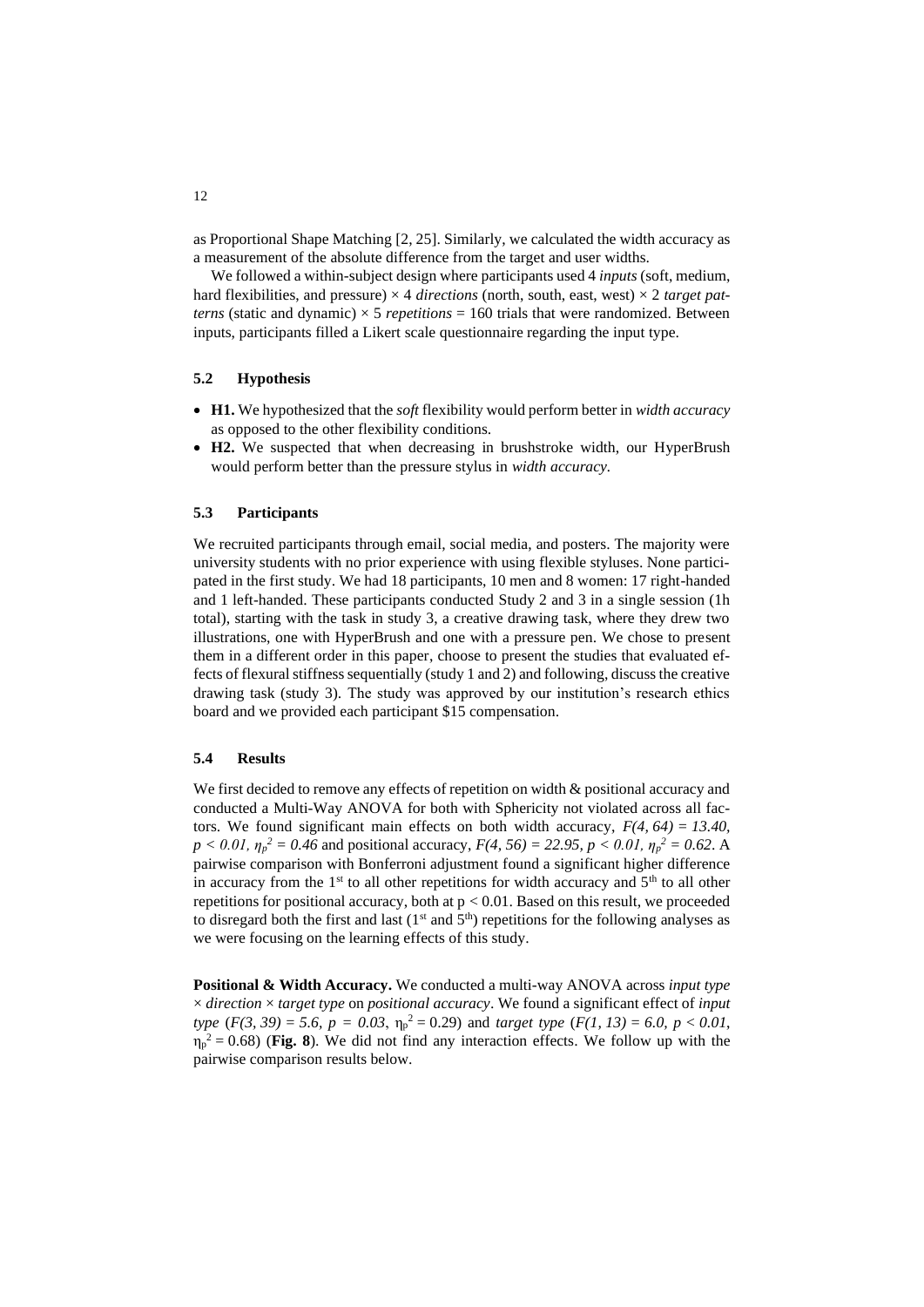

<span id="page-13-0"></span>**Fig. 8.** Participants average X-Y distance from the target position for our three flexibilities and the baseline pressure condition (Left) and target type (Right).

Our pairwise comparison using Lowest Significant Difference (LSD) adjustment found that the Soft flexibility was significantly lower than the Medium flexibility,  $p = 0.04$ . The baseline MS pressure pen condition was also significantly lower than the Medium,  $p < 0.01$  as well as the Hard,  $p < 0.01$  flexibility types. Being that the soft flexibility also yielded in the lowest average distance as opposed to the other flexibilities, this could suggest that the soft flexibility is easier to control than the other flexibility types.

We conducted a pairwise comparison using LSD adjustment and found that the Static target averaged a lower distance and was significantly lower than the Dynamic target,  $p < 0.01$ . This could assume that users are more accurate with controlling the styluses X-Y position when not consistently changing the bending position of the device.

We conducted a multi-way ANOVA across *input type*  $\times$  *direction*  $\times$  *target type* on *width accuracy*. We did not find any main effects or interaction effects on any of the above factors on width accuracy.

**Completion Time.** We conducted a multi-way ANOVA for *completion time* and found a significant effect of *direction*  $(F(3, 45) = 3.8, p = 0.02, \eta_p^2 = 0.34)$  (Sphericity assumed) with no further interaction effects. We followed with pairwise comparison test using Bonferroni adjustment and revealed that moving in the east direction (31s) yielded in significantly lower average completion time than moving in the west direction (37s),  $p = 0.04$ . We also found that moving towards the north direction (32s) was also significantly lower than moving in the south (35s) and west (37s) directions where *p=0.04 and 0.01* respectively.

**Flexibility Preference Results.** Similar to the first study, our analysis on flexibility preference did not yield significant results. Results showed the medium flexibility with the lowest preferred mean score of 1.7 while the soft and hard flexibilities were 2.3 and 2.0, respectively (**[Fig. 9](#page-14-0)**).

We further discuss participants feedback and rationale behind their rankings and preferences. P8, P11, and P18, preferred the soft flexibility articulated that it was the easiest to bend because it required less physical effort consequently improving their ability to control the device. Opposingly, P1, P3, P7, and P10 argued that the hard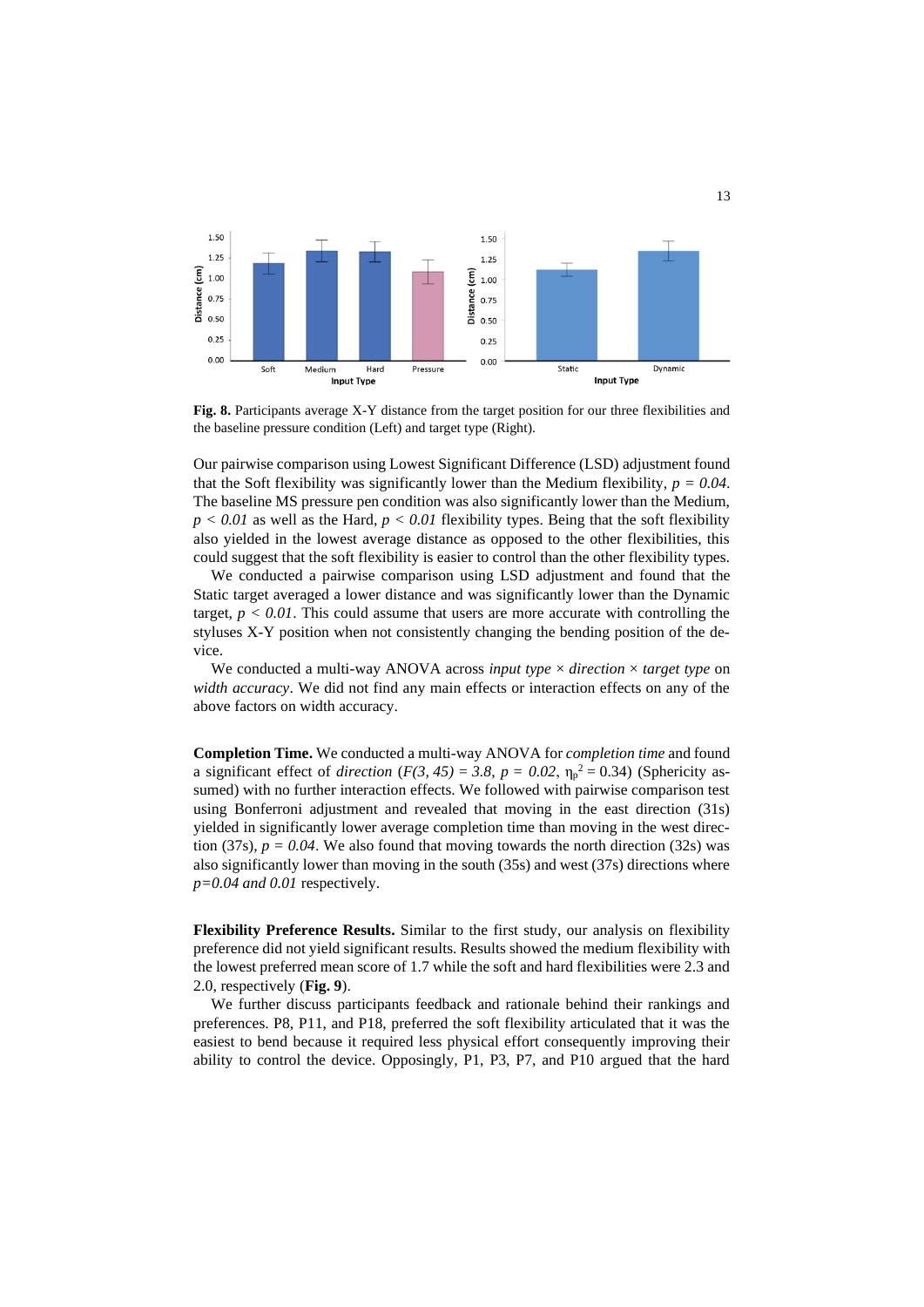flexibility was the easiest to control and more precise. P3 explained that the soft flexibility allowed for too much bend to be applied thus it was easier to make mistakes and overshoot targets. P6 who preferred the medium flexibility, rationed that it was the perfect medium between the two where it combined the easiness of flexing without compromising too much responsiveness.



<span id="page-14-0"></span>Fig. 9. Summary of participant rankings from most (1<sup>st</sup>) to least (3<sup>rd</sup>) preferred flexibility input type.

#### **5.5 Discussion**

We hypothesized that the soft flexibility would perform better in width accuracy than the other flexibility types (H1), yet we did not find any significant differences between flexibility type for width accuracy. From looking at how users perceived the performances for each flexibility, it may also be inconclusive to approximate a dominant flexibility type. Looking back at our bend menu study, we also did not find any effects from flexibility. We found these results interesting as we speculated that flexibility could depend on user's personal preference. With HyperBrush, users have the ability to interchange components to their preferred flexibility or depending on the task.

We found that participants preferred stiffer materials for tasks that require precision, such as writing. As for a softer material, drawing or sketching might be valuable here. As for drawing or sketching, we speculate that the softer material might be of value for these scenarios that require quick gestures and strokes. Commercial versions of Hyper-Brush could either be a set of several stiffnesses brushes, or a single brush with interchangeable parts of different flexibilities, including a rigid one.

We suspected that when decreasing in brushstroke width our HyperBrush would perform better than the pressure stylus in width accuracy (H2). Our analysis did not find any significant differences between the two input types. These results are aligned with those found in FlexStylus' study [15]. Interestingly, a few participants mentioned that the visual feedback from the curvature of our bent HyperBrush assisted with their control and accuracy during increasing and decreasing brushstroke width.

We point out the limitations of this study. Our HyperBrush had a larger pen tip surface area  $(28.00 \text{ mm}^2)$  as opposed to the Microsoft Surface pressure pen  $(0.80 \text{ mm}^2)$ , which made it difficult for users to make very fine (small) brushstrokes. Additionally, HyperBrush's tip was made from a rubberized compressible material opposed to the matte plastic texture from the MS pen, therefore making it difficult to compare the feeling produced when drawing. We chose a larger pen tip to provide a sufficient amount of frictional force to avoid accidental slippage when bending the device. The MS pen being a commercial product, its manufacturing is precise and robust, and its pressure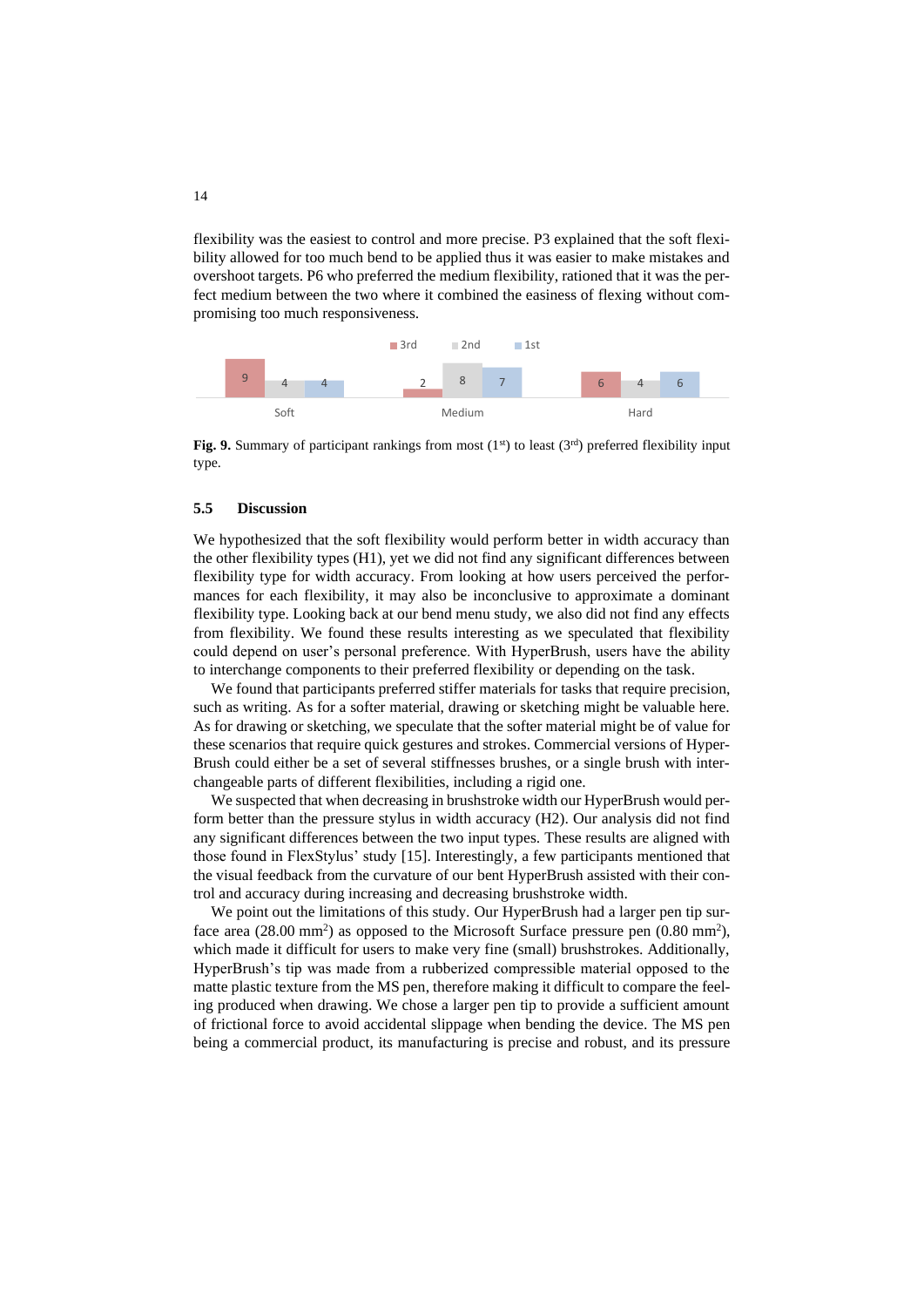transfer function is thoroughly calibrated. Therefore, the comparable results of a research prototype such as HyperBrush are encouraging.

We explored a range of flexural stiffnesses for our HyperBrush, from 0.1 N/mm to 0.139 N/mm yet neither study found any influence on users' performance. Considering only that a total range difference of 0.039 N/mm  $(4 \text{ g/mm})$  could potentially be too narrow to yield any significant differences. While it would have been ideal to explore a larger range of stiffnesses, we were constrained by the thickness of the inner wall without compromising robustness of the device and fitting a sensor within its cavity. We also consider that participants also had prior exposure with using the medium flexibility during study 3 which may have an additional learning effect.

# **6 Study 3: Creative Digital Drawing Task**

In this study, we sought to assess how our HyperBrush can be a supportive tool for users' creativity. We were also interested on how it performs compared to a commercially available pressure sensitive stylus, the Microsoft Surface Pen.

#### **6.1 Methodology**

We developed our own free form digital drawing application that supported input from both stylus types. We programmed our application using Unity Engine and coupled both absolute bend and pressure input to vary the width of the brushstroke. For instance, a larger bend or pressure input resulted in a larger brushstroke width. For the flexible input, we chose to use a single flexibility, the medium condition (0.129 N/mm), being the combination of both hard and soft extremes. This provided participant equal training between the flexible and pressure pen, while fitting within an hour-long study session.

We followed a study design similar to Aslan et al. that instructed participants to draw an illustration for both input types [3]. We instructed participants to draw two illustrations (cityscape and landscape), one per input type (bend and pressure), in which the order was reversed per participant. We gave participants 10 minutes for each illustration and was also encouraged to think aloud. We hypothesize that our participants would perceive HyperBrush to support creativity more than a pressure stylus (**H1**). To address H1, we had participants fill out a Creative Support Index (CSI) questionnaire that examined their subjective perception of how each stylus type can support the five dimensions of creativity (Enjoyment, Expressiveness, Exploration, Results Worth Effort, and Immersion) [11]. The 18 participants in Study 3 also completed study 2. They are described in section [5.3.](#page-12-0)

#### **6.2 Results**

**[Fig. 10](#page-16-0)** illustrates P1, P2, P4, and P9 drawings from both input and illustration types. Overall, most illustrations produced by our HyperBrush exhibited larger brushstrokes that was ideal for drawing large patches of land, grass, and sky. There was also a trend of participants drawing skies with colourful sunsets taking advantage of the gradient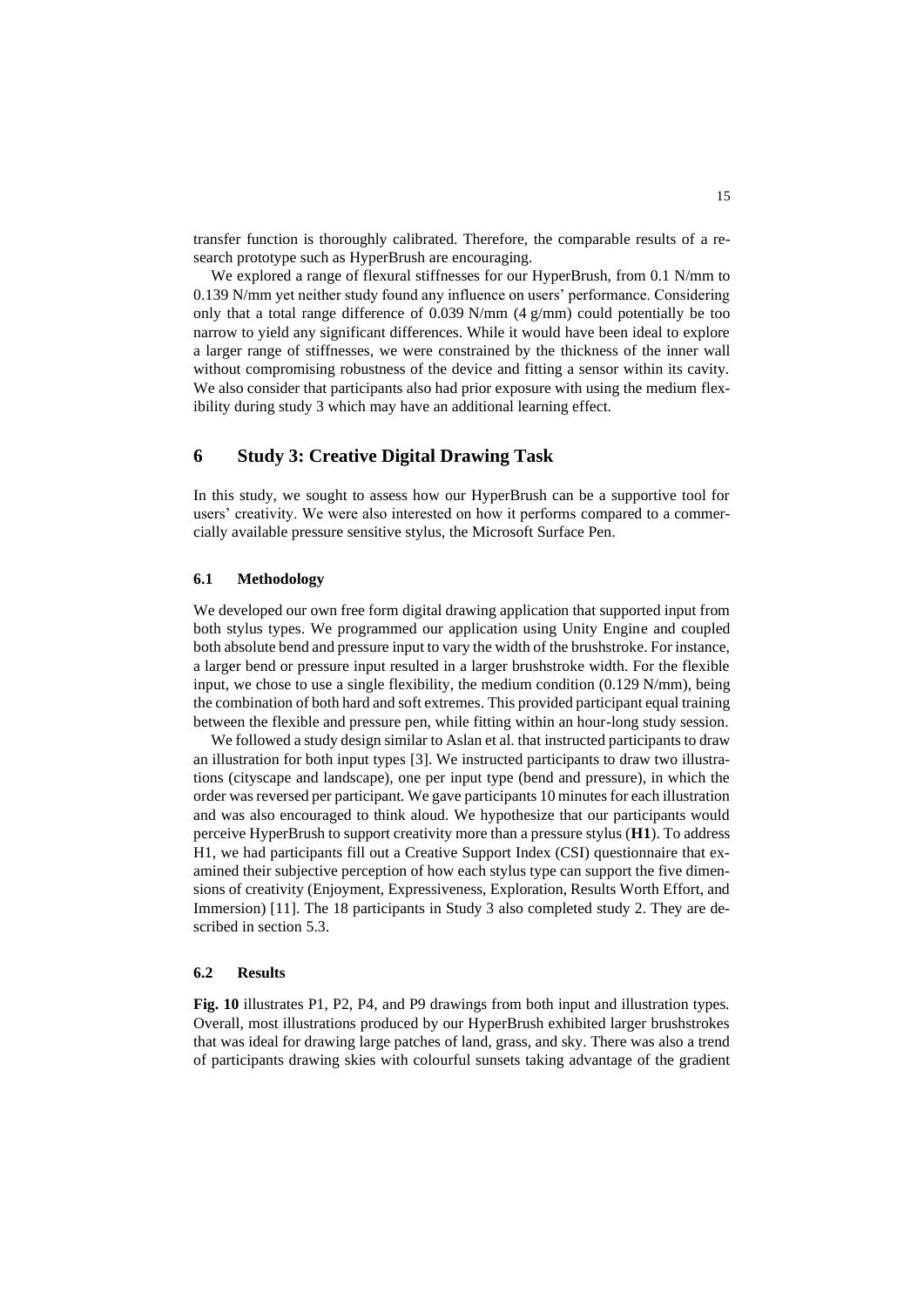tool. On the other hand, the MS pressure stylus revealed drawings of smaller strokes detailing thin outlines, birds, small bits of grass, and windows.



<span id="page-16-0"></span>**Fig. 10.** Collage of participants' drawings of a landscape or cityscape from using both styluses.

P1, P2, P12, P17, and P18 expressed that the HyperBrush acted similarly to a paintbrush. We believe that this is because the flexible barrel bends in the same fashion to how the bristles on a paintbrush bends, it curves as the tool is dragged on the surface. P5, P14, and P16 also mentioned that the visual affordance from our HyperBrush helped them control the amount of bend due to being able to see the curvature as well feeling the resistive feedback from the flexible barrel.



**Fig. 11.** Example of P12 drawing colourful gradient clouds with using repetitive circular motions while bending and rotating the HyperBrush.

<span id="page-16-1"></span>P12 commented on how they enjoyed performing a circular motion technique with both styluses, in which the gradient effect added colour depth to objects such as clouds and treetops (**[Fig. 11](#page-16-1)**). P12 explained that they bent the device while directionally pointing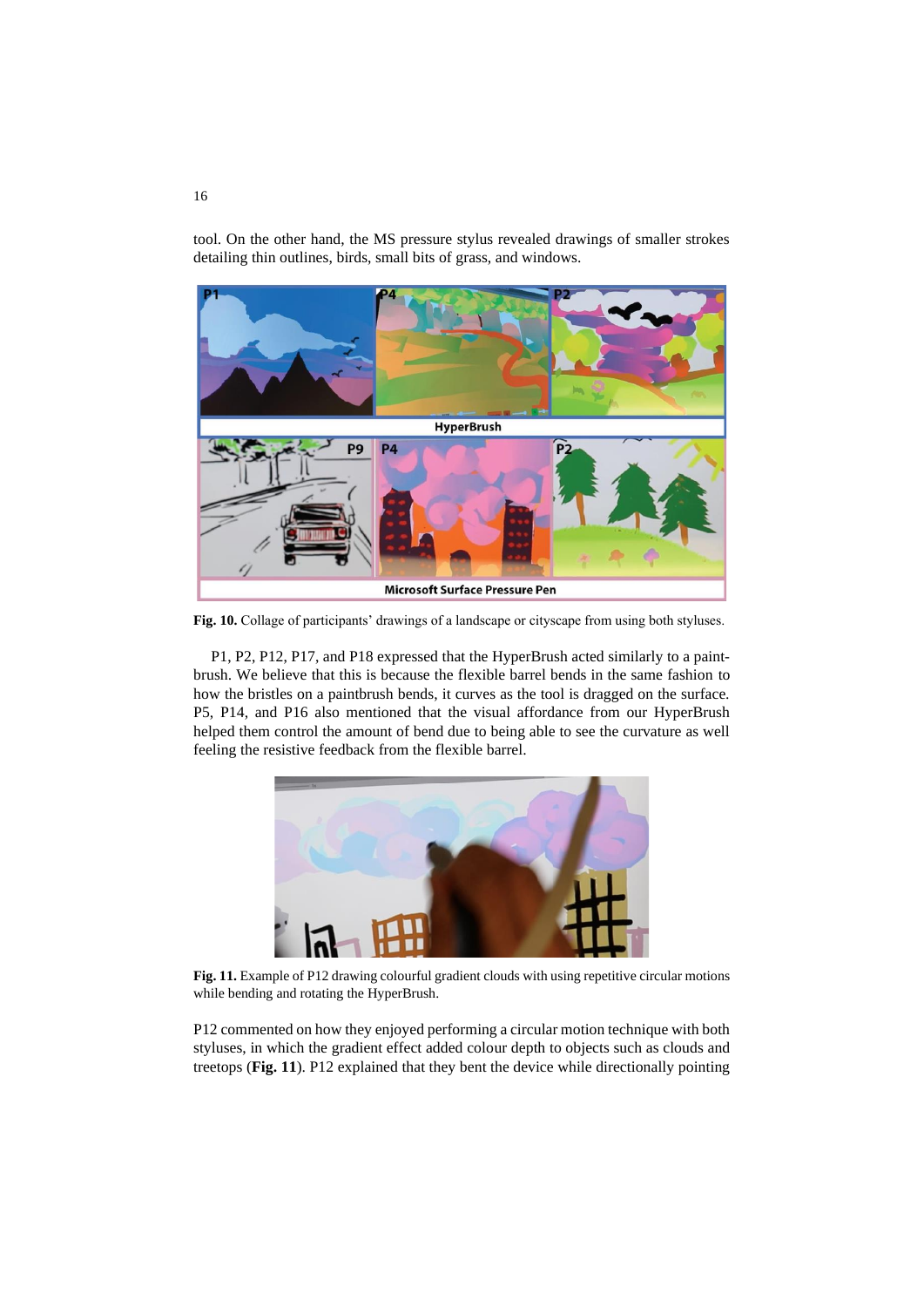it in a rotational fashion creating colourful gradients and visually appealing cloud like figures. P4 and others have done a similar technique while drawing their own clouds as well as treetops.

We observed that participants held the HyperBrush low on the shaft with the intention to prevent any unintentional bending and continue to use it as a regular stylus. P5 emphasized that it felt unusual gripping the HyperBrush directly over the flexible point as it felt too soft compromising a sturdy grip.

P2 and P16 expressed concerns with the difficulty of changing directions while maintaining bend input. P2 also argued that this could be a feature like painting Chinese calligraphy where directional changes can add a unique style to the size of the brushstroke width. In this case, with some experience and learning, directional changes can be used to the user's advantage to produce smooth, intentional, and artistic, variants in brushstroke width.

We calculated the CSI scores for both our HyperBrush (44.8) and the MS Pressure Pen (46.0) and yielded in similar results. We conducted a Wilcoxon Signed Rank Test for each dimension of creativity and the overall CSI score and did not find any significant differences between our HyperBrush and the MS Pressure Pen.

#### **6.3 Discussion**

We hypothesized that users would perceive HyperBrush to be a greater tool to support creativity as compared to the pressure stylus (H1). Although we did not find any differences in supporting creativity between our HyperBrush and the pressure stylus, most participants preferred our HyperBrush  $(n=13)$  over the pressure pen  $(n=5)$  as they specified that it was more enjoyable to use. We speculate the reasoning behind this is that many participants referred to our HyperBrush similar to using a digitalized paint brush. Several participants commented that the curve created from bending was almost resembling the bristles of a paintbrush being dragged against the surface. This remark motivated our choice for the name HyperBrush. However, it does not mean that our intent was to specifically replicate a brush. Users can grip the device in different ways, which offers different interaction styles, similarly to FlexStylus [15]. From our results, we found that participants performed larger and expressive brushstrokes for clouds, treetops, and skylines. As opposed to the pressure stylus, participants often performed thin strokes for outlines, windows, and birds.

The main limitation of this study is that our participants were recruited from the general population, few considering themselves as artists or experienced using digital stylus interfaces. Although we obtained valuable feedback and exceptional illustrations, a study targeted at digital artists could obtain richer feedback and results.

# **7 Conclusion**

We presented HyperBrush, a digital stylus capable of utilizing bendable input as an additional degree of freedom for pen-based applications. We designed HyperBrush to have interchangeable flexible components so that the stiffness of the device can be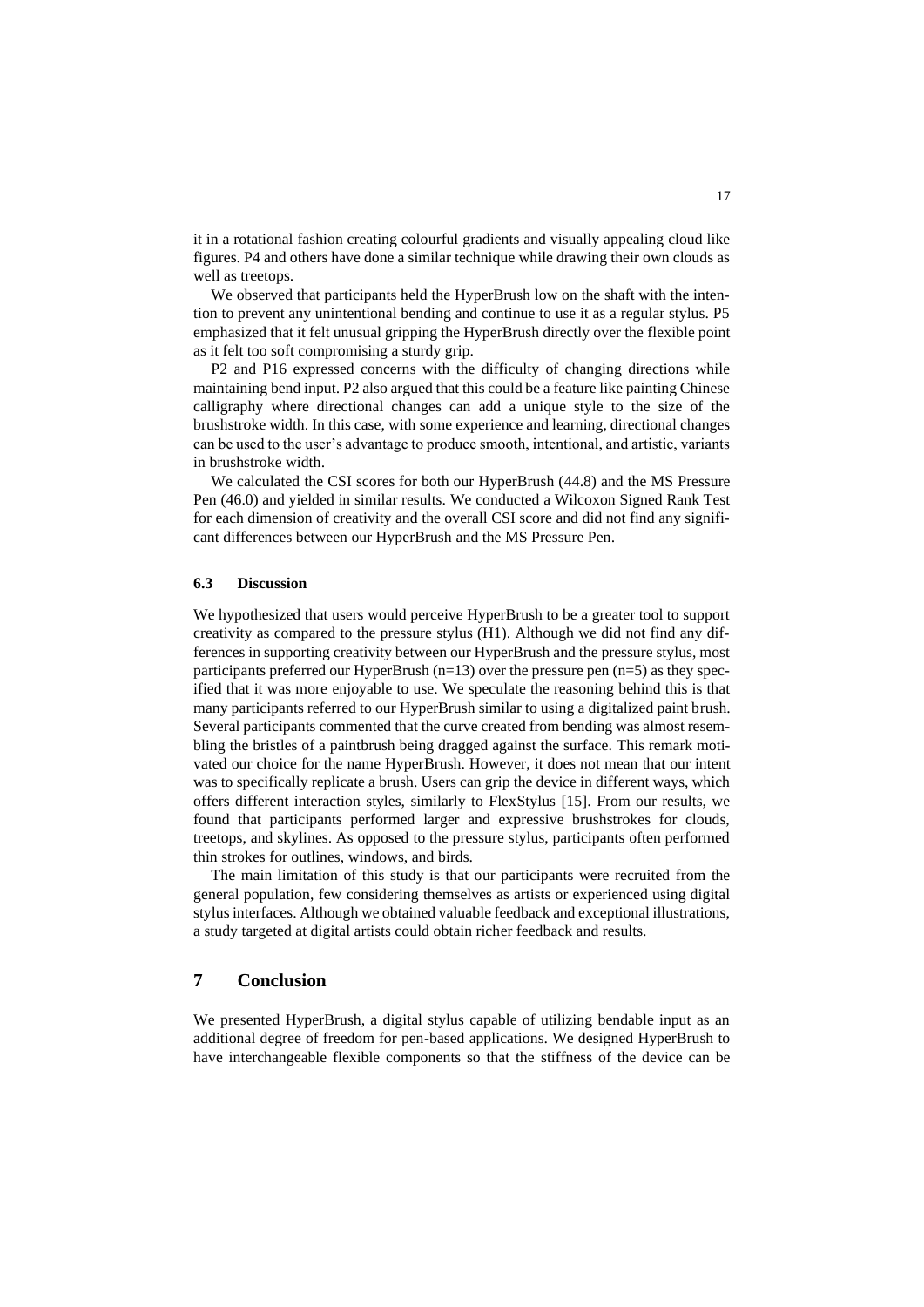accommodated to the user's preference and task. We conducted three studies to evaluate HyperBrush, one assessing the performance on a menu technique, a second comparing bend and pressure when controlling brushstroke width while moving the pen, and a third with a more complex creative task.

We observed how HyperBrush can perform similarly to a commercial MS pressure pen when it came to supporting users' creativity and controlling brushstroke width while moving. While we did not find any influence of flexural stiffness on users' performance, feedback exhibited that stiffness could be a result of personal preference. We believe that HyperBrush's variety of flexibility is analogous to having a wide selection of paintbrushes available for an artist, where each flexible brush provides their own distinct advantages and style to the artist. This is, however, still to be validated with a user study involving artists. Regarding our study about menu selection, participants found that quickly bending/flicking towards an item was a fast and effective method of interaction.

For future prototyping of a flexible sensing stylus, we recommend exploring different pen tip sizes and materials. We think that a smaller pen tip size that does not compromise the ability and control of bending could potentially expand this research field into other applications such as digital writing or object manipulation that demands precision of the pen tip. We look forward to an in-the-wild, longitudinal study with digital creative artists or designers to understand how HyperBrush could be a tool to better support their creative applications and workflow, with a comprehensive set of Hyper-Brush prototypes ready to go similarly to a different pencil type in a pencil case.

# **8 Acknowledgements**

This work was supported and funded by the National Sciences and Engineering Research Council of Canada (NSERC) through the Collaborative Learning in Usability Experiences CREATE grant (2015-465639) and a Discovery grant (2017-06300).

### **References**

- 1. 2020, A.: Arduino Mega, https://store.arduino.cc/usa/mega-2560-r3.
- 2. Andersen, T.H., Zhai, S.: "Writing with music." ACM Trans. Appl. Percept. 7, 3, 1–24 (2010). https://doi.org/10.1145/1773965.1773968.
- 3. Aslan, I. et al.: Creativity Support and Multimodal Pen-based Interaction. In: 2019 International Conference on Multimodal Interaction. pp. 135–144 ACM, New York, NY, USA (2019). https://doi.org/10.1145/3340555.3353738.
- 4. Bailly, G. et al.: Flower menus. In: Proceedings of the working conference on Advanced visual interfaces - AVI '08. p. 15 ACM Press, New York, New York, USA (2008). https://doi.org/10.1145/1385569.1385575.
- 5. Bend Labs: BendLabs Inc., https://www.bendlabs.com/.
- 6. Bi, X. et al.: An exploration of pen rolling for pen-based interaction. In: Proceedings of the 21st annual ACM symposium on User interface software and technology - UIST '08. p. 191 ACM Press, New York, New York, USA (2008).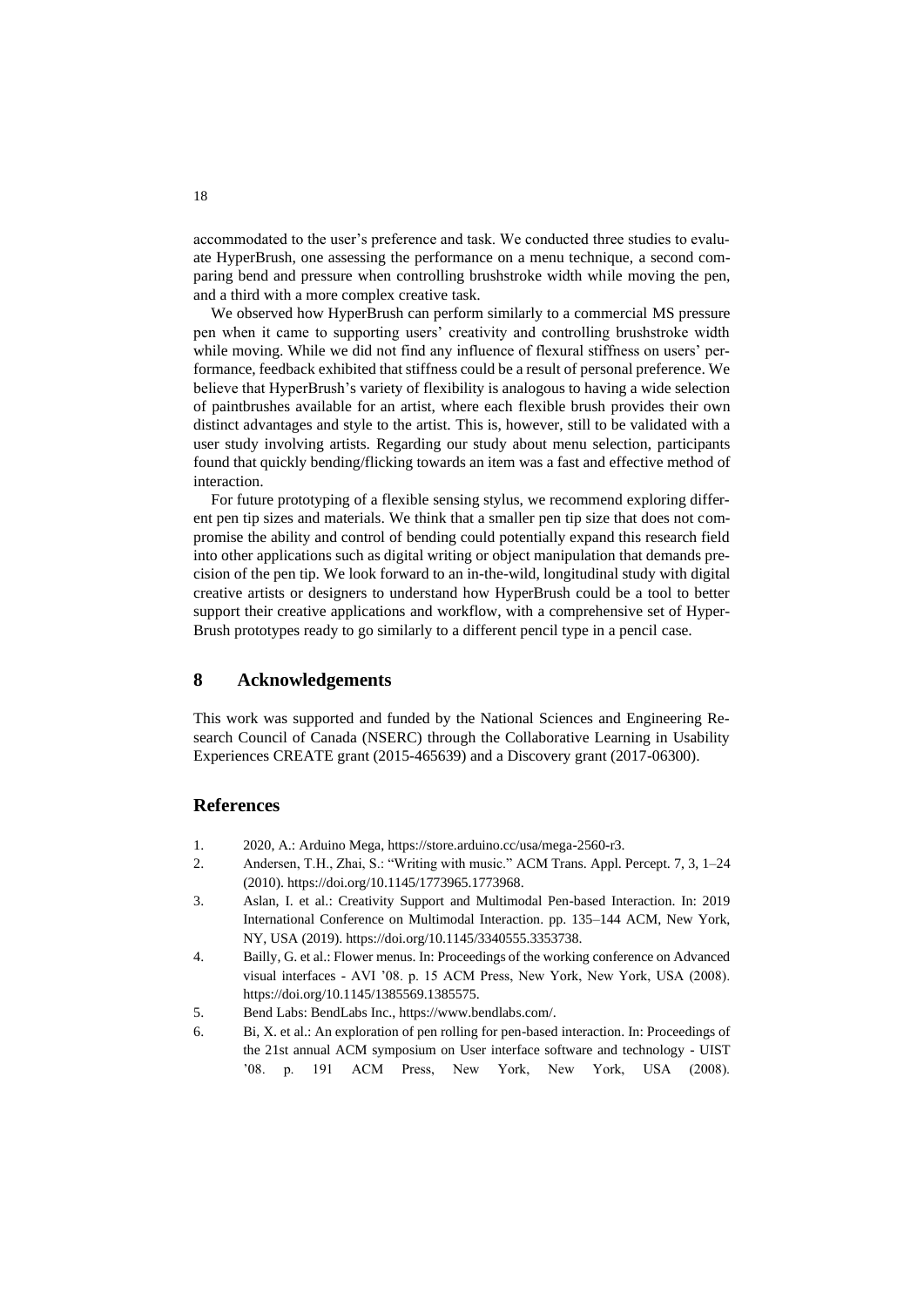https://doi.org/10.1145/1449715.1449745.

- 7. Boem, A., Troiano, G.M.: Non-Rigid HCI: A review of deformable interfaces and input. In: DIS 2019 - Proceedings of the 2019 ACM Designing Interactive Systems Conference. pp. 885–906 ACM, New York, NY, USA (2019). https://doi.org/10.1145/3322276.3322347.
- 8. Briotto Faustino, D., Girouard, A.: Bend Passwords on BendyPass: A User Authentication Method for People with Vision Impairment. In: ACM SIGACCESS conference on Computers and accessibility. p. (to appear) (2018).
- 9. Buxton, W. et al.: A comparison of pressure and tilt input techniques for cursor control. Conf. Hum. Factors Comput. Syst. - Proc. E92-D, 9, 801–804 (2005). https://doi.org/10.1587/transinf.E92.D.1683.
- 10. Buxton, W. et al.: Issues and Techniques in Touch-Sensitive Tablet Input. Comput. Graph. 19, 3, 215–224 (1985). https://doi.org/10.1145/325165.325239.
- 11. Cherry, E., Latulipe, C.: Quantifying the creativity support of digital tools through the creativity support index. ACM Trans. Comput. Interact. 21, 4, 1–25 (2014). https://doi.org/10.1145/2617588.
- 12. Cho, Y. et al.: RealPen: Providing realism in handwriting tasks on touch surfaces using auditory-tactile feedback. UIST 2016 - Proc. 29th Annu. Symp. User Interface Softw. Technol. 195–205 (2016). https://doi.org/10.1145/2984511.2984550.
- 13. Ernst, M.: Bending Blindly : Exploring the learnability and usability of bend gestures for the visually impaired. Carleton University (2015).
- 14. Fares, E. et al.: Effects of bend gesture training on learnability and memorability in a mobile game. Interact. Surfaces Spaces. 240–245 (2017). https://doi.org/10.1145/3132272.3134142.
- 15. Fellion, N. et al.: FlexStylus: Leveraging bend input for pen interaction. In: UIST 2017 - Proceedings of the 30th Annual ACM Symposium on User Interface Software and Technology. pp. 375–385 ACM, New York, NY, USA (2017). https://doi.org/10.1145/3126594.3126597.
- 16. Girouard, A. et al.: One-Handed Bend Interactions with Deformable Smartphones. Proc. ACM CHI'15 Conf. Hum. Factors Comput. Syst. 1, 1509–1518 (2015). https://doi.org/10.1145/2702123.2702513.
- 17. Grierson, M., Kiefer, C.: NoiseBear: A Wireless Malleable Multiparametric Controller for use in Assistive Technology Contexts. Conf. Hum. Factors Comput. Syst. - Proc. 2013-April, April 2013, 2923–2926 (2013). https://doi.org/10.1145/2468356.2479575.
- 18. Grossman, T. et al.: Hover widgets. In: Proceedings of the SIGCHI conference on Human Factors in computing systems - CHI '06. p. 861 ACM Press, New York, New York, USA (2006). https://doi.org/10.1145/1124772.1124898.
- 19. Hasan, K. et al.: A-coord input. In: Proceedings of the 2012 ACM annual conference on Human Factors in Computing Systems - CHI '12. p. 805 ACM Press, New York, New York, USA (2012). https://doi.org/10.1145/2207676.2208519.
- 20. Hinckley, K. et al.: Motion and context sensing techniques for pen computing. GI '13 Proc. 2013 Graph. Interface Conf. 71–78 (2013).
- 21. Hinckley, K. et al.: Pen + touch = new tools. In: Proceedings of the 23nd annual ACM symposium on User interface software and technology - UIST '10. p. 27 ACM Press, New York, New York, USA (2010). https://doi.org/10.1145/1866029.1866036.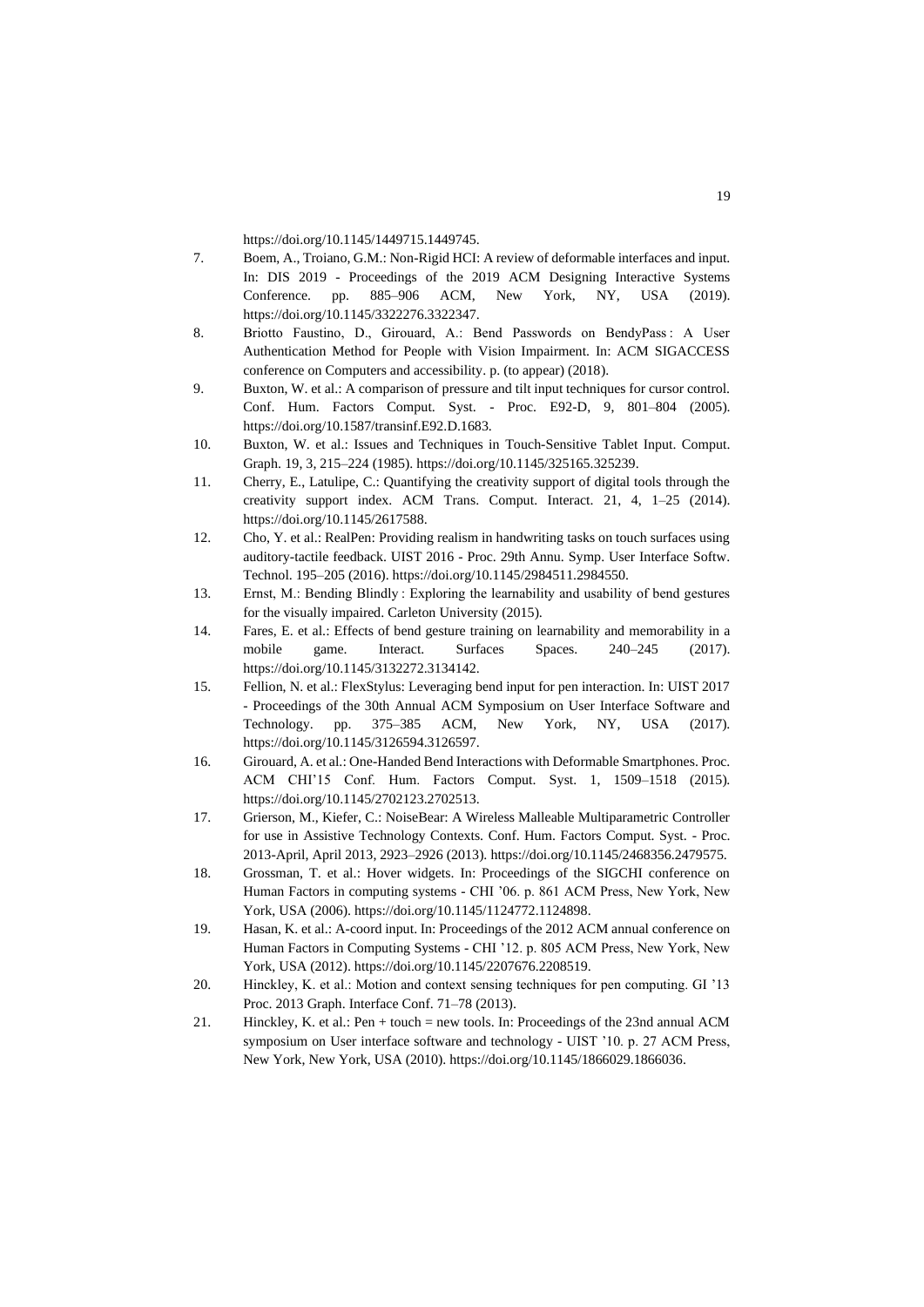- 22. Huot, S. et al.: PushMenu: Extending Marking Menus for Pressure-Enabled Input Devices. (2008).
- 23. Inc., F.: Formlabs Form 2 Printer, https://formlabs.com/3d-printers/form-2/.
- 24. Kildal, J., Wilson, G.: Feeling it: the roles of stiffness, deformation range and feedback in the control of deformable ui. In: Proceedings of the 14th ACM international conference on Multimodal interaction - ICMI '12. p. 393 ACM Press, New York, New York, USA (2012). https://doi.org/10.1145/2388676.2388766.
- 25. Kristensson, P., Zhai, S.: SHARK 2. In: Proceedings of the 17th annual ACM symposium on User interface software and technology - UIST '04. p. 43 ACM Press, New York, New York, USA (2004). https://doi.org/10.1145/1029632.1029640.
- 26. Kurtenbach, G., Buxton, W.: Limits of expert performance using hierarchic marking menus. Conf. Hum. Factors Comput. Syst. - Proc. 482–487 (1993). https://doi.org/10.1145/169059.169426.
- 27. Kurtenbach, G., Buxton, W.: The limits of expert performance using hierarchic marking menus. Conf. Hum. Factors Comput. Syst. - Proc. 482–487 (1993). https://doi.org/10.1145/169059.169426.
- 28. Kurtenbach, G., Buxton, W.: User learning and performance with marking menus. In: Proceedings of the SIGCHI conference on Human factors in computing systems celebrating interdependence - CHI '94. pp. 258–264 ACM Press, New York, New York, USA (1994). https://doi.org/10.1145/191666.191759.
- 29. Lahey, B. et al.: PaperPhone: Understanding the Use of Bend Gestures in Mobile Devices with Flexible Electronic Paper Displays. Proc. CHI. Vancouver, 1303–1312 (2011). https://doi.org/10.1145/1978942.1979136.
- 30. Lo, J., Girouard, A.: Fabricating bendy: Design and development of deformable prototypes. IEEE Pervasive Comput. 13, 3, 40–46 (2014). https://doi.org/10.1109/MPRV.2014.47.
- 31. Martín-Gutiérrez, J., Contero, M.: FlexRemote: Exploring the Effectiveness of Deformable User Interface as an Input Device for TV. Springer Berlin Heidelberg, Berlin, Heidelberg (2011). https://doi.org/10.1007/978-3-642-22095-1.
- 32. Microsoft: Microsoft Surface Pro, https://www.microsoft.com/en-ca/p/surface-pro-7/8n17j0m5zzqs?activetab=overview.
- 33. Murakami, T. et al.: DO-IT: Deformable Objects as Input Tools. In: Conference companion on Human factors in computing systems - CHI '95. pp. 87–88 ACM Press, New York, New York, USA (1995). https://doi.org/10.1145/223355.223442.
- 34. Ramos, G. et al.: Pressure widgets. In: Proceedings of the 2004 conference on Human factors in computing systems - CHI '04. pp. 487–494 ACM Press, New York, New York, USA (2004). https://doi.org/10.1145/985692.985754.
- 35. Ramos, G., Balakrishnan, R.: Zliding. In: Proceedings of the 18th annual ACM symposium on User interface software and technology - UIST '05. p. 143 ACM Press, New York, New York, USA (2005). https://doi.org/10.1145/1095034.1095059.
- 36. Ramos, G.A., Balakrishnan, R.: Pressure marks. Conf. Hum. Factors Comput. Syst. Proc. 1375–1384 (2007). https://doi.org/10.1145/1240624.1240834.
- 37. Schmitz, M. et al.: Flexibles: Deformation-aware 3D-printed tangibles for capacitive touchscreens. Conf. Hum. Factors Comput. Syst. - Proc. 2017-May, 1001–1014 (2017). https://doi.org/10.1145/3025453.3025663.

20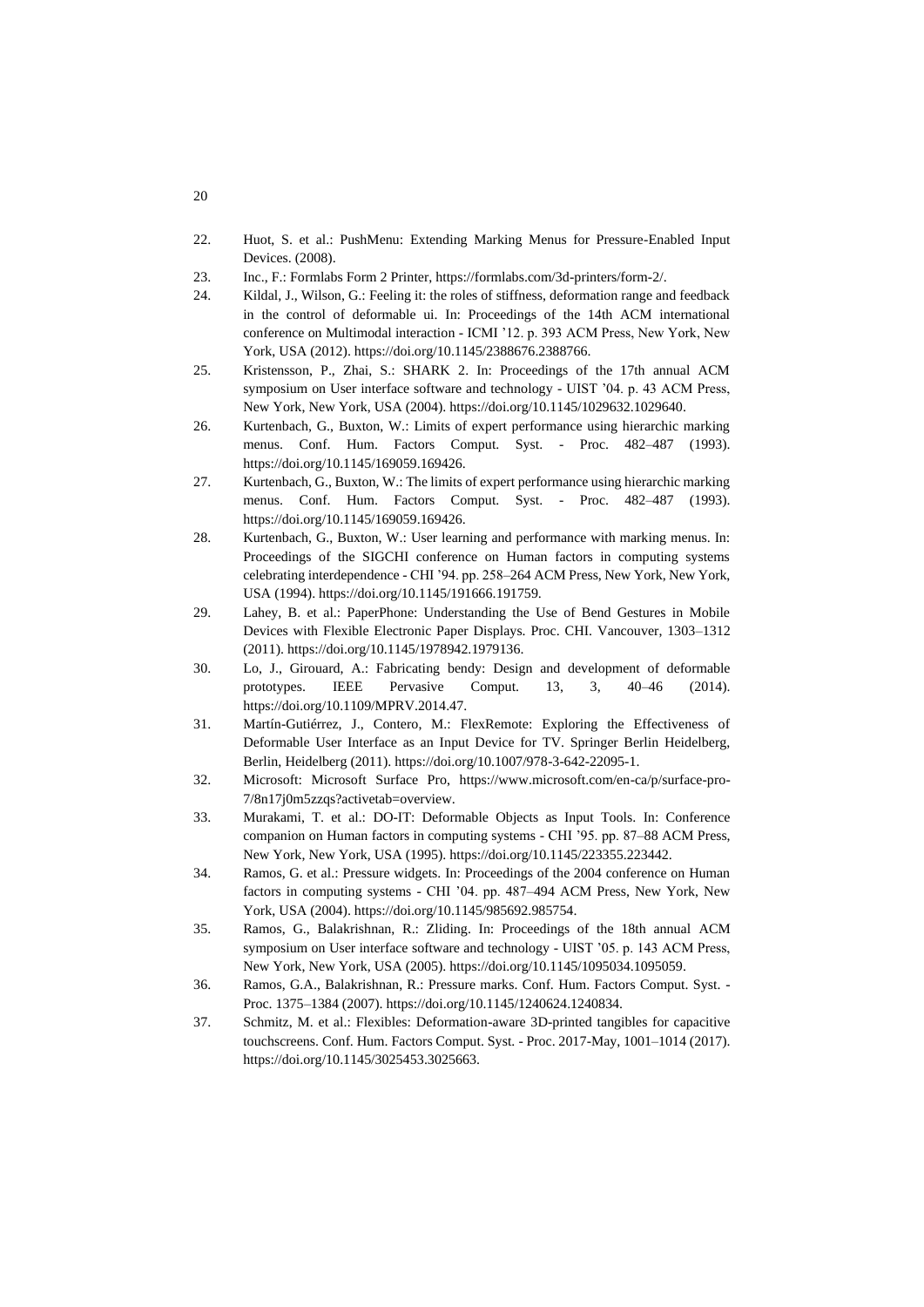- 38. Senturia, S.: Microsystem Design. Kluwer Academic Publishers, Boston (2002). https://doi.org/10.1007/b117574.
- 39. Shorey, P., Girouard, A.: Bendtroller: An exploration of in-game action mappings with a deformable game controller. In: SIGCHI Conference on Human Factors in Computing Systems. pp. 1447–1458 ACM (2017).
- 40. Song, H. et al.: Grips and gestures on a multi-touch pen. In: Proceedings of the 2011 annual conference on Human factors in computing systems - CHI '11. p. 1323 ACM Press, New York, New York, USA (2011). https://doi.org/10.1145/1978942.1979138.
- 41. Strohmeier, P. et al.: ReFlex: A flexible smartphone with active haptic feedback for bend input. In: TEI 2016 - Proceedings of the 10th Anniversary Conference on Tangible Embedded and Embodied Interaction. pp. 185–192 ACM Press, New York, New York, USA (2016). https://doi.org/10.1145/2839462.2839494.
- 42. Tian, F. et al.: Tilt Menu : Using the 3D Orientation Information of Pen Devices to Extend the Selection Capability of Pen-based User Interfaces. Conf. Hum. Factors Comput. Syst. - Proc. 1371–1380 (2008). https://doi.org/10.1145/1357054.1357269.
- 43. Tian, F. et al.: Tilt menu. In: Proceeding of the twenty-sixth annual CHI conference on Human factors in computing systems - CHI '08. p. 1371 ACM Press, New York, New York, USA (2008). https://doi.org/10.1145/1357054.1357269.
- 44. Troiano, G.M. et al.: Deformable Interfaces for Performing Music. In: Proceedings of the 33rd Annual ACM Conference on Human Factors in Computing Systems - CHI '15. pp. 377–386 ACM Press, New York, New York, USA (2015). https://doi.org/10.1145/2702123.2702492.
- 45. Watanabe, C. et al.: Generic method for crafting deformable interfaces to physically augment smartphones. In: Proceedings of the extended abstracts of the 32nd annual ACM conference on Human factors in computing systems - CHI EA '14. pp. 1309–1314 ACM Press, New York, New York, USA (2014). https://doi.org/10.1145/2559206.2581307.
- 46. Wightman, D. et al.: TouchMark: Flexible document navigation and bookmarking techniques for E-book readers. Proc. Graph. Interface 2010. Can. Inf. Process. Soc. 241– 244 (2010).
- 47. Xin, Y. et al.: Acquiring and pointing. In: Proceedings of the 2011 annual conference on Human factors in computing systems - CHI '11. p. 849 ACM Press, New York, New York, USA (2011). https://doi.org/10.1145/1978942.1979066.
- 48. Xin, Y. et al.: Natural use profiles for the pen: An empirical exploration of pressure, tilt, and azimuth. Conf. Hum. Factors Comput. Syst. - Proc. 801–804 (2012). https://doi.org/10.1145/2207676.2208518.
- 49. Xin, Y. et al.: Natural use profiles for the pen. In: Proceedings of the 2012 ACM annual conference on Human Factors in Computing Systems - CHI '12. p. 801 ACM Press, New York, New York, USA (2012). https://doi.org/10.1145/2207676.2208518.
- 50. Zhao, S. et al.: Zone and Polygon menus: Using relative position to increase the breadth of multi-stroke marking menus. Conf. Hum. Factors Comput. Syst. - Proc. 2, 1077–1086  $(2006).$
- 51. Zhao, S. et al.: Zone and polygon menus. In: Proceedings of the SIGCHI conference on Human Factors in computing systems - CHI '06. p. 1077 ACM Press, New York, New York, USA (2006). https://doi.org/10.1145/1124772.1124933.